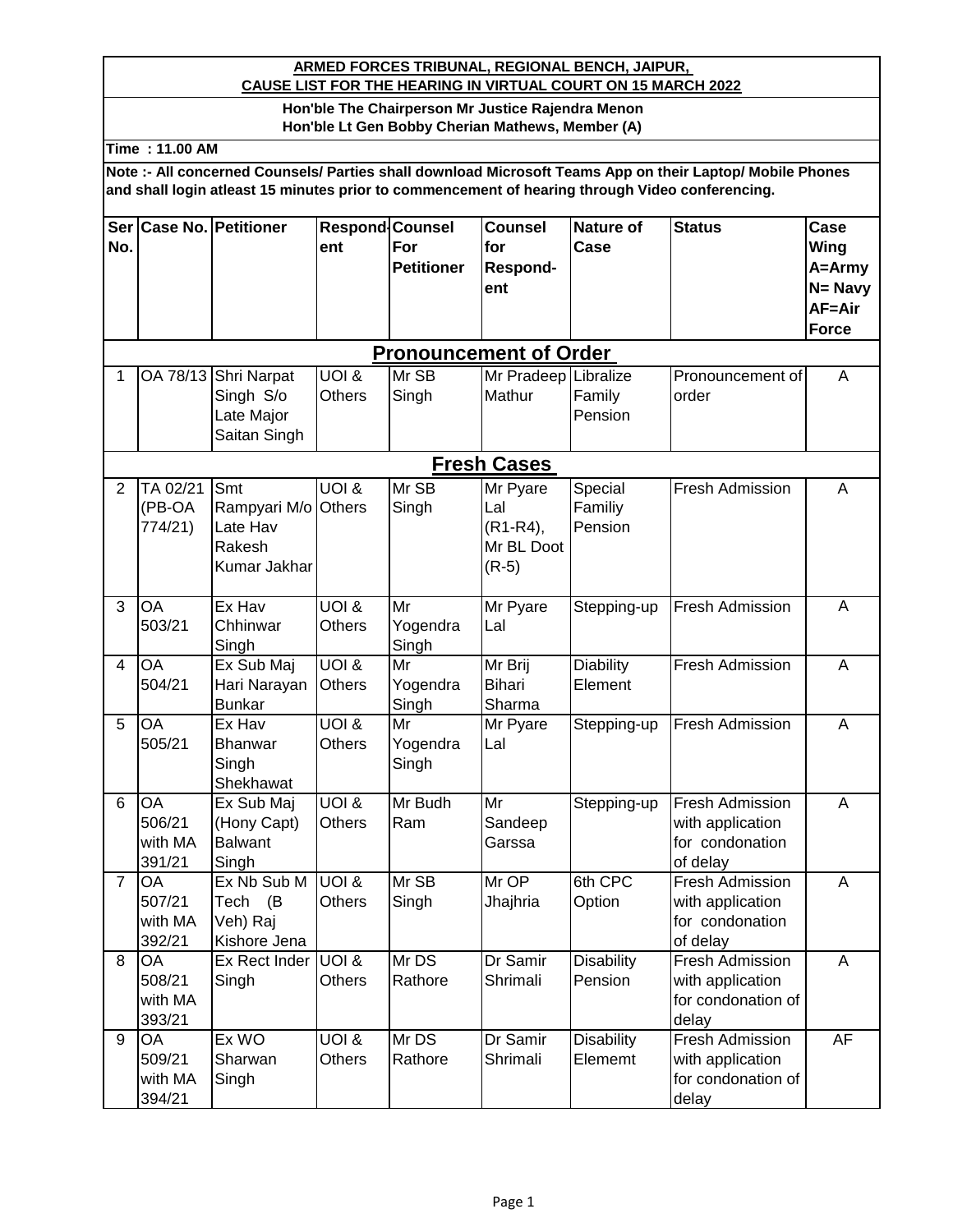| 10 | <b>OA</b><br>510/21                             | Ex Nk<br>Mukesh<br>Kumar                            | <b>UOI &amp;</b><br><b>Others</b>       | Mr<br>Yogendra<br>Singh       | Mr Arun<br>Kumar                   | <b>Disability</b><br>Elememt                               | <b>Fresh Admission</b>                                                    | A            |
|----|-------------------------------------------------|-----------------------------------------------------|-----------------------------------------|-------------------------------|------------------------------------|------------------------------------------------------------|---------------------------------------------------------------------------|--------------|
| 11 | OA<br>511/21<br>with MA<br>397/21               | Ex Hav/Hony<br>Nb Sub<br>Jaswant<br>Singh           | <b>UOI &amp;</b><br><b>Others</b>       | Mr<br>Yogendra<br>Singh       | Mr<br>Gajendra<br>Sharma           | MACP-III                                                   | Fresh Admission<br>with application<br>for condonation of<br>delay        | A            |
| 12 | OA<br>512/21<br>with MA<br>398/21               | Ex Hav<br>(MACP Nb<br>Sub) Fateh<br>Singh           | <b>UOI &amp;</b><br><b>Others</b>       | Mr Ajit<br>Kakkar             | Mr<br>Sandeep<br>Garssa            | <b>Disability</b><br>Pension                               | <b>Fresh Admission</b><br>with application<br>for condonation of<br>delay | A            |
| 13 | OA<br>513/21<br>with MA<br>399/21               | Ex Sep Sube<br>Singh                                | <b>UOI &amp;</b><br><b>Others</b>       | Mr<br>Yogendra<br>Singh       | Mr Pyare<br>Lal                    | Re-Instated<br>in Service                                  | Fresh Admission<br>with application<br>for condonation of<br>delay        | A            |
| 14 | <b>OA</b><br>514/21<br>with MA<br>401/21        | Ex L/NK Sunil UOI &<br>Kumar                        | <b>Others</b>                           | Mr<br>Yogendra<br>Singh       | Mr Brij<br><b>Bihari</b><br>Sharma | <b>MACP-II</b>                                             | <b>Fresh Admission</b><br>with application<br>for Hearing at RB<br>Jaipur | A            |
| 15 | OA<br>515/21<br>with MA<br>403/21               | Ex Hav<br>Raghuveer<br>Singh Saini                  | UOI &<br><b>Others</b>                  | Mr Budh<br>Ram                | Mr Anil<br>Bhardwaj                | <b>MACP-III</b>                                            | Fresh Admission<br>with application<br>for condonation of<br>delay        | A            |
| 16 | OA<br>516/21                                    | Sub Maj Clk<br>(SD) Rajesh<br>Kumar                 | <b>UOI &amp;</b><br>Others              | Mr<br>Yogendra<br>Singh       | Mr Sudesh<br>Chand<br>Sharma       | Stepping up                                                | Fresh Admission                                                           | A            |
| 17 | OA<br>517/21<br>with MA<br>404/21               | Arpana<br>Kumari Wd/o<br>Ex Spr Late<br>Navin Kumar | <b>UOI &amp;</b><br>Others              | Mr<br>Yogendra<br>Singh       | Mr OP<br>Jhajhria                  | <b>Disability</b><br>/Invalid<br>Family<br>Pension         | Frsh Admission<br>with application<br>for condonation of<br>delay         | A            |
| 18 | OA<br>518/21<br>with MA<br>405/21               | Ex Sep Mali<br>Ram                                  | <b>UOI &amp;</b><br><b>Others</b>       | Mr<br>Yogendra<br>Singh       | Mr Pradeep<br>Mathur               | Condonation<br>of shortfall in<br>service (DSC<br>Service) | <b>Fresh Admission</b><br>with application<br>for condonation of<br>delay | A            |
| 19 | OA<br>519/21<br>with MA<br>408/21               | Ex Rest<br>Kishna Ram                               | $U$ OI $\overline{\&}$<br><b>Others</b> | Mr DS<br>Rathore              | Mr<br>Tribhuwan<br>Singh           | Revision of<br>Reservist<br>Pension                        | Fresh Admission<br>with application<br>for condonation of<br>delay        | Α            |
| 20 | $O\overline{A}$<br>520/21<br>witth MA<br>409/21 | Ex ME-I<br>Chandra<br>Singh                         | <b>UOI &amp;</b><br><b>Others</b>       | Mr Harish<br>Kumar<br>Purohit | Dr Yuvraj<br>Singh                 | <b>Disability</b><br>Pension                               | <b>Fresh Admission</b><br>with application<br>for condonation of<br>delay | $\mathsf{N}$ |
| 21 | <b>OA</b><br>521/21<br>with MA<br>410/21        | Ex Sub Hawa<br>Singh Bijarnia Others                | UOI &                                   | Mr<br>Yogendra<br>Singh       | Mr Arun<br>Kumar                   | <b>RSMB</b>                                                | Fresh Admission<br>with application<br>for condonation of<br>delay        | A            |
| 22 | <b>OA</b><br>522/21<br>with MA<br>416/21        | Ex Sep<br><b>Balwant</b><br>Singh                   | <b>UOI &amp;</b><br><b>Others</b>       | Mr Rajesh<br>Gadwal           | Mr Pyare<br>Lal                    | War Injury<br>Pension                                      | <b>Fresh Admission</b><br>with application<br>for condonation of<br>delay | A            |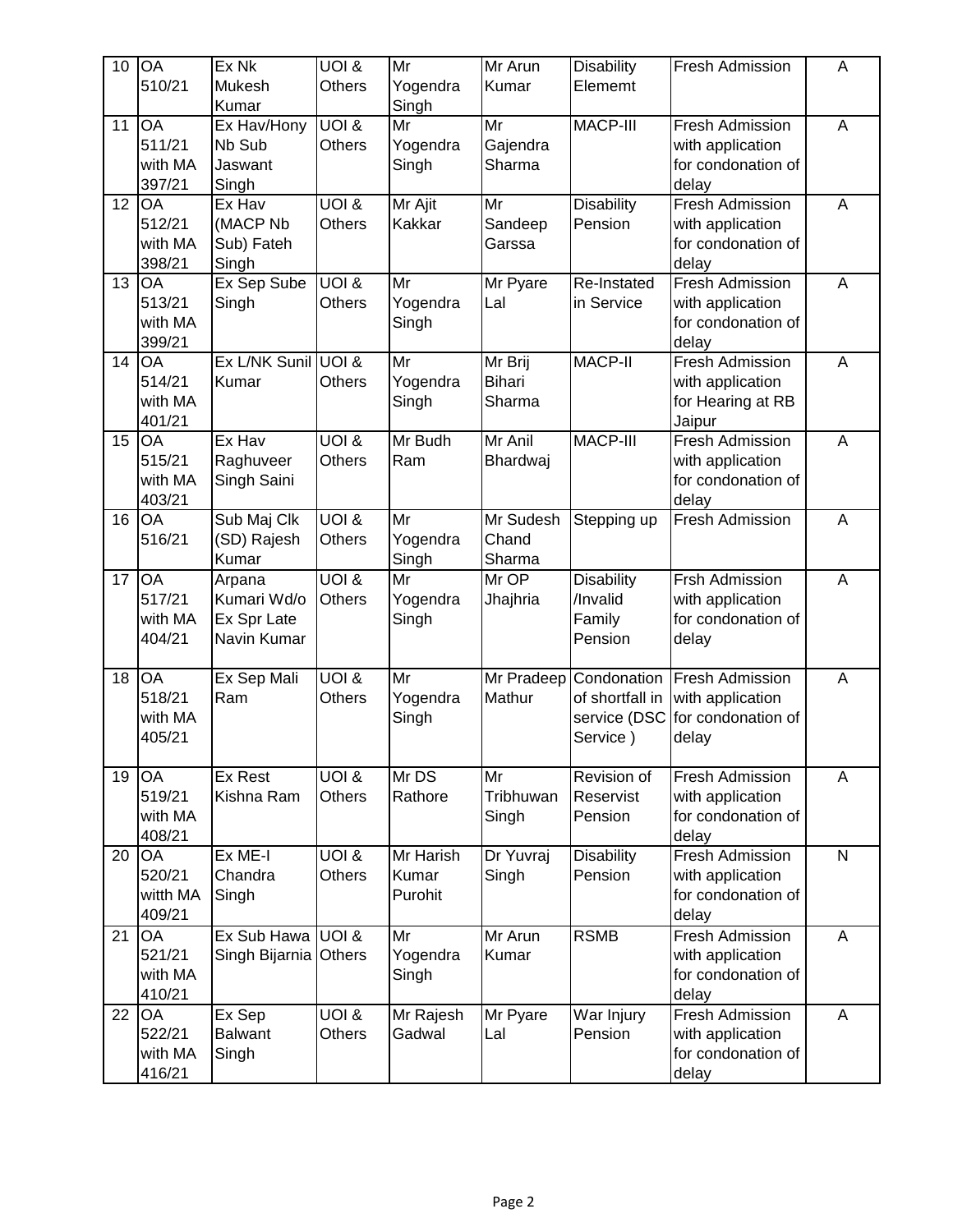| 23 | <b>OA</b><br>523/21<br>with MA<br>382/21       | NK (ORA)<br>Jasveer<br>Singh                         | $\overline{U}$ $\overline{O}$ $\overline{1}$ &<br><b>Others</b> | Mr<br>Yogendra<br>Singh | Mr Pyare<br>Lal                                           | marriage<br>Part -II                  | Publication of Fresh Admission<br>with application<br>for Hearing at RB<br>Jaipur | A           |
|----|------------------------------------------------|------------------------------------------------------|-----------------------------------------------------------------|-------------------------|-----------------------------------------------------------|---------------------------------------|-----------------------------------------------------------------------------------|-------------|
| 24 | OA<br>524/21                                   | Smt Seema<br>Devi wd/o Nb<br>Sub Raghu<br>Nath Singh | UOI &<br><b>Others</b>                                          | Mr<br>Yogendra<br>Singh | Mr<br>Gajendra<br>Sharma                                  | Liberlized<br>Family<br>Pension       | <b>Fresh Admission</b>                                                            | A           |
| 25 | OA<br>525/21                                   | Ex Nk Dalbag<br>Singh                                | UOI &<br><b>Others</b>                                          | Mr<br>Yogendra<br>Singh | Mr Anil<br>Bhardwaj                                       | <b>Disability</b><br>Pension          | <b>Fresh Admission</b>                                                            | A           |
| 26 | <b>OA</b><br>526/21<br>with MA<br>417/21       | Ex Hav Ikoo<br>Ram                                   | UOI &<br><b>Others</b>                                          | Mr<br>Yogendra<br>Singh | Mr Brij<br><b>Bihari</b><br>Sharma                        | <b>Disability</b><br>Elememt          | Fresh Admission<br>with application<br>for condonation of<br>delay                | A           |
| 27 | OA<br>527/21                                   | Ex Gnr Tej<br>Singh                                  | <b>UOI &amp;</b><br><b>Others</b>                               | Mr SB<br>Singh          | Mr<br>Sandeep<br>Garssa                                   | <b>Disability</b><br>Elememt          | <b>Fresh Admission</b>                                                            | A           |
| 28 | <b>OA</b><br>528/21<br>with MA<br>418/21       | Ex Gdr Balbir<br>Singh                               | UOI &<br><b>Others</b>                                          | Mr<br>Yogendra<br>Singh | Mr Shree<br>Narayan<br>Swami                              | Invalid<br>Pension                    | <b>Fresh Admission</b><br>with application<br>for condonation of<br>delay         | A           |
| 29 | OA<br>529/21                                   | Col Pratap<br>Singh<br>Rathore<br>(Retd)             | <b>UOI &amp;</b><br>Others                                      | Mr SB<br>Singh          | Mr Sudesh<br>Chand<br>Sharma                              | <b>Disability</b><br>Pension          | Fresh Admission                                                                   | A           |
| 30 | OA<br>530/21<br>with MA<br>420/21              | Ex Hav Mukul<br>Chandra<br><b>Bhatt</b>              | UOI &<br><b>Others</b>                                          | Mr SB<br>Singh          | Mr OP<br>Jhajhria                                         | <b>Disability</b><br>Elememt          | <b>Fresh Admission</b><br>with application<br>for condonation of<br>delay         | A           |
| 31 | $O\overline{A}$<br>531/21<br>with MA<br>421/21 | Ex CFN<br>Kanhiya Lal<br>Nimal                       | <b>UOI &amp;</b><br><b>Others</b>                               | Mr OP<br>Sheoran        | Mr Pradeep<br>Mathur                                      | <b>Disability</b><br>Pension          | <b>Fresh Admission</b><br>with application<br>for condonation of<br>delay         | A           |
| 32 | OA<br>532/21<br>with MA<br>422/21              | Ex Sep<br>(Reservist)<br>Ram<br>Sawarup              | UOI &<br>Others                                                 | Mr OP<br>Sheoran        | Mr Arun<br>Kumar                                          | Revision of<br>Reservist<br>Pension   | Fresh Admission<br>with application<br>for condonation of<br>delay                | A           |
| 33 | <b>OA</b><br>533/21                            | Ex Hav<br><b>Birham Singh</b>                        | <b>UOI &amp;</b><br><b>Others</b>                               | Mr<br>Yogendra<br>Singh | Mr<br>Gajendra<br>Sharma                                  | Pension of<br>Nb Sub                  | <b>Fresh Admission</b>                                                            | A           |
| 34 | <b>OA</b><br>534/21<br>with MA<br>423/21       | Ex Sep (Clk)<br>Sita Ram                             | <b>UOI &amp;</b><br><b>Others</b>                               | Mr<br>Yogendra<br>Singh | Mr Brij<br>Bihari<br>Sharma                               | <b>Disability</b><br>Element          | Fresh Admission<br>with application<br>for condonation of<br>delay                | $\mathsf A$ |
| 35 | <b>OA</b><br>535/21                            | Ex Nk Vijay<br>Kumar Gupta                           | UOI &<br><b>Others</b>                                          | Mr<br>Yogendra<br>Singh | Mr Anil<br>Bhardwaj                                       | MACP-III                              | Fresh Admission                                                                   | A           |
| 36 | <b>OA</b><br>536/21                            | Ex Nk Vijay<br>Kumar Gupta                           | UOI &<br><b>Others</b>                                          | Mr<br>Yogendra<br>Singh | Mr Anil<br>Bhardwaj<br>(R1, 284)<br>Mr BL Doot<br>$(R-3)$ | <b>AGI</b> benefits<br>for Disability | Fresh Admission                                                                   | A           |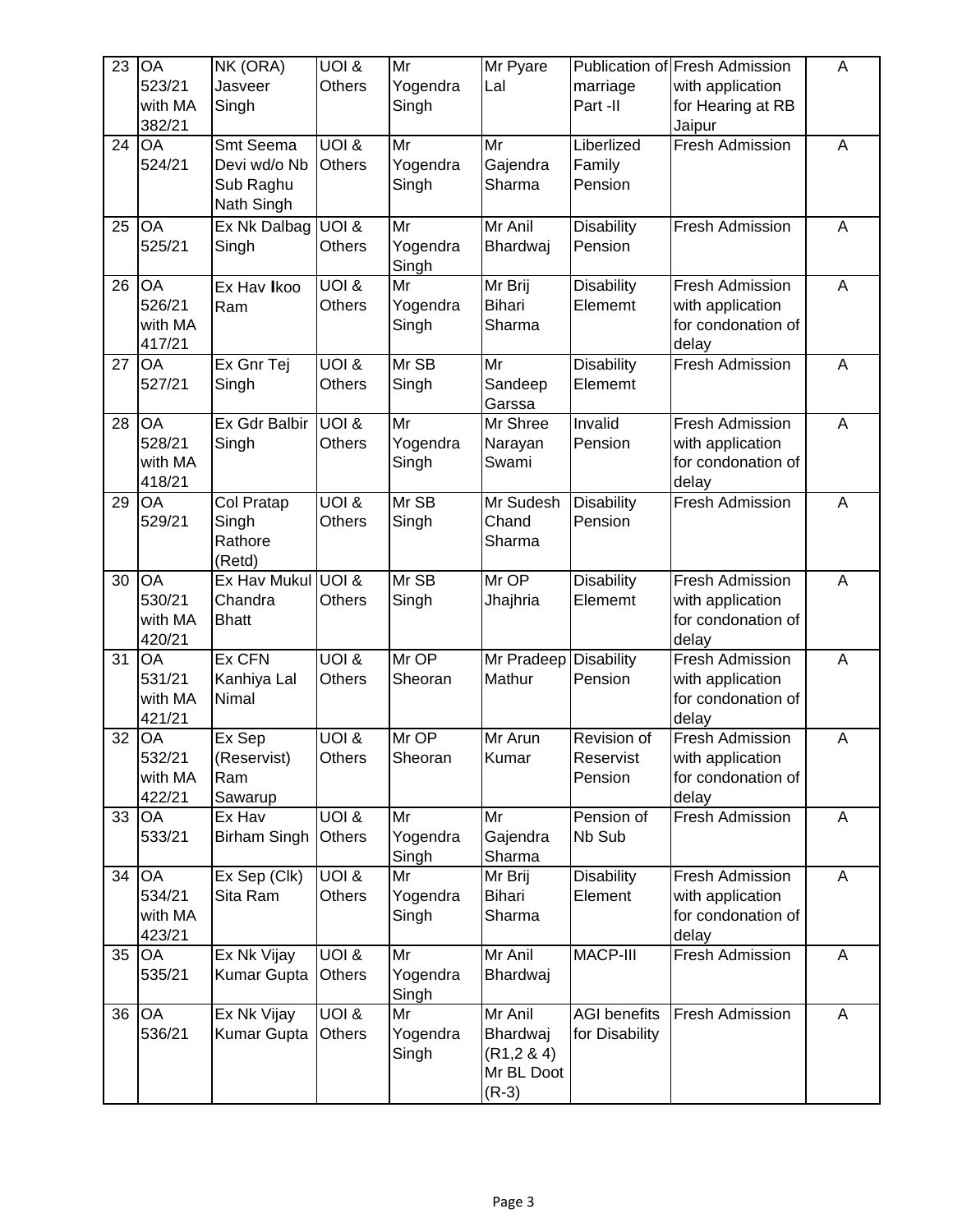| 37 | <b>OA</b><br>537/21<br>with MA<br>428/21                   | Smt Saroj<br>Devi Wd/o<br>Late Sep<br>Desh Raj                        | <b>UOI &amp;</b><br><b>Others</b> | Mr<br>Yogendra<br>Singh | Mr Pyare<br>Lal                    | Special<br>Family<br>Pension                            | <b>Fresh Admission</b><br>with Application<br>for condonation of<br>delay                    | A |
|----|------------------------------------------------------------|-----------------------------------------------------------------------|-----------------------------------|-------------------------|------------------------------------|---------------------------------------------------------|----------------------------------------------------------------------------------------------|---|
| 38 | OA<br>538/21                                               | Ex Hav Nain<br>Sagar Bhagat                                           | <b>UOI &amp;</b><br><b>Others</b> | Mr Ranvijay<br>Singh    | Mr<br>Sandeep<br>Garssa            | <b>RSMB</b>                                             | <b>Fresh Admission</b>                                                                       | A |
| 39 | OA<br>539/21                                               | Ex Sub Maj<br>Hari Narayan<br><b>Bunkar</b>                           | <b>UOI &amp;</b><br><b>Others</b> | Mr<br>Yogendra<br>Singh | Mr Pyare<br>Lal                    | $\overline{\mathsf{T}}$ o credit<br>recovered<br>amount | Fresh Admission                                                                              | A |
| 40 | OA<br>540/21                                               | Col Pratap<br>Singh<br>Rathore<br>(Retd)                              | <b>UOI &amp;</b><br>Others        | Mr SB<br>Singh          | Mr Sudesh<br>Chand<br>Sharma       | Fixation of<br>Pay                                      | <b>Fresh Admission</b>                                                                       | A |
| 41 | <b>OA</b><br>541/21<br>with MA<br>429/21 &<br>MA<br>430/21 | Rfn Vikram<br>Singh<br>Ranawat                                        | <b>UOI &amp;</b><br><b>Others</b> | Mr SB<br>Singh          | Mr Pyare<br>Lal                    | Maintenance<br>Allowance                                | Fresh Admission<br>with application<br>for condonation of<br>delay & hearing<br>at RB Jaipur | A |
| 42 | OA<br>542/21<br>with MA<br>433/21                          | Smt Sushila<br>Devi W/o<br>Late Hav<br>$(ACP-1)$<br>Mahendra<br>Singh | <b>UOI &amp;</b><br><b>Others</b> | Mr DS<br>Rathore        | Dr Samir<br>Shrimali               | Liberalized<br>Family<br>Pension                        | Fresh Admission<br>with application<br>for condonation of<br>delay                           | A |
| 43 | OA<br>544/21<br>with MA<br>440/21                          | Ex Sub Maj/<br>Hony Capt<br>Sukhdev<br>Singh                          | <b>UOI &amp;</b><br>Others        | Mr<br>Yogendra<br>Singh | Mr Sudesh<br>Chand<br>Sharma       | Fixation of<br>Pay                                      | <b>Fresh Admission</b><br>with application<br>for condonation of<br>delay                    | A |
| 44 | OA<br>545/21<br>with MA<br>441/21                          | Ex Sub Maj<br>Ravindra<br>Prasad<br>Sharma                            | <b>UOI &amp;</b><br>Others        | Mr<br>Yogendra<br>Singh | Mr Pradeep Fixation of<br>Mathur   | Pay                                                     | <b>Fresh Admission</b><br>with application<br>for condonation of<br>delay                    | A |
| 45 | OA<br>546/21                                               | Ex Sub Maj<br>Ashok Kumar                                             | UOI &<br><b>Others</b>            | Mr<br>Yogendra<br>Singh | Mr Arun<br>Kumar                   | Fixation of<br>Pay                                      | Fresh Admission                                                                              | A |
| 46 | OA<br>547/21<br>with MA<br>446/21                          | Ex Sub Binay<br>Kumar                                                 | UOI &<br>Others                   | Mr<br>Yogendra<br>Singh | Mr<br>Gajendra<br>Sharma           | Fixation of<br>Pay                                      | <b>Fresh Admission</b><br>with application<br>for condonation of<br>delay                    | A |
| 47 | <b>OA</b><br>548/21<br>with MA<br>447/21                   | Ex Sub Maj<br>Mahender<br>Singh                                       | <b>UOI &amp;</b><br>Others        | Mr<br>Yogendra<br>Singh | Mr Pyare<br>Lal                    | Fixation of<br>Pay                                      | <b>Fresh Admission</b><br>with application<br>for condonation of<br>delay                    | A |
| 48 | OA<br>549/21<br>with MA<br>448/21                          | Ex Sub Maj<br>Joseph CV                                               | <b>UOI &amp;</b><br>Others        | Mr<br>Yogendra<br>Singh | Mr Brij<br><b>Bihari</b><br>Sharma | Fixation of<br>Pay                                      | Fresh Admission<br>with application<br>for condonation of<br>delay                           | A |
| 49 | OA<br>550/21                                               | Ex Sub Maj/<br>Hony Capt<br>Gurmukh<br>Singh                          | <b>UOI &amp;</b><br>Others        | Mr<br>Yogendra<br>Singh | Mr<br>Sandeep<br>Garssa            | Fixation of<br>Pay                                      | Fresh Admission                                                                              | Α |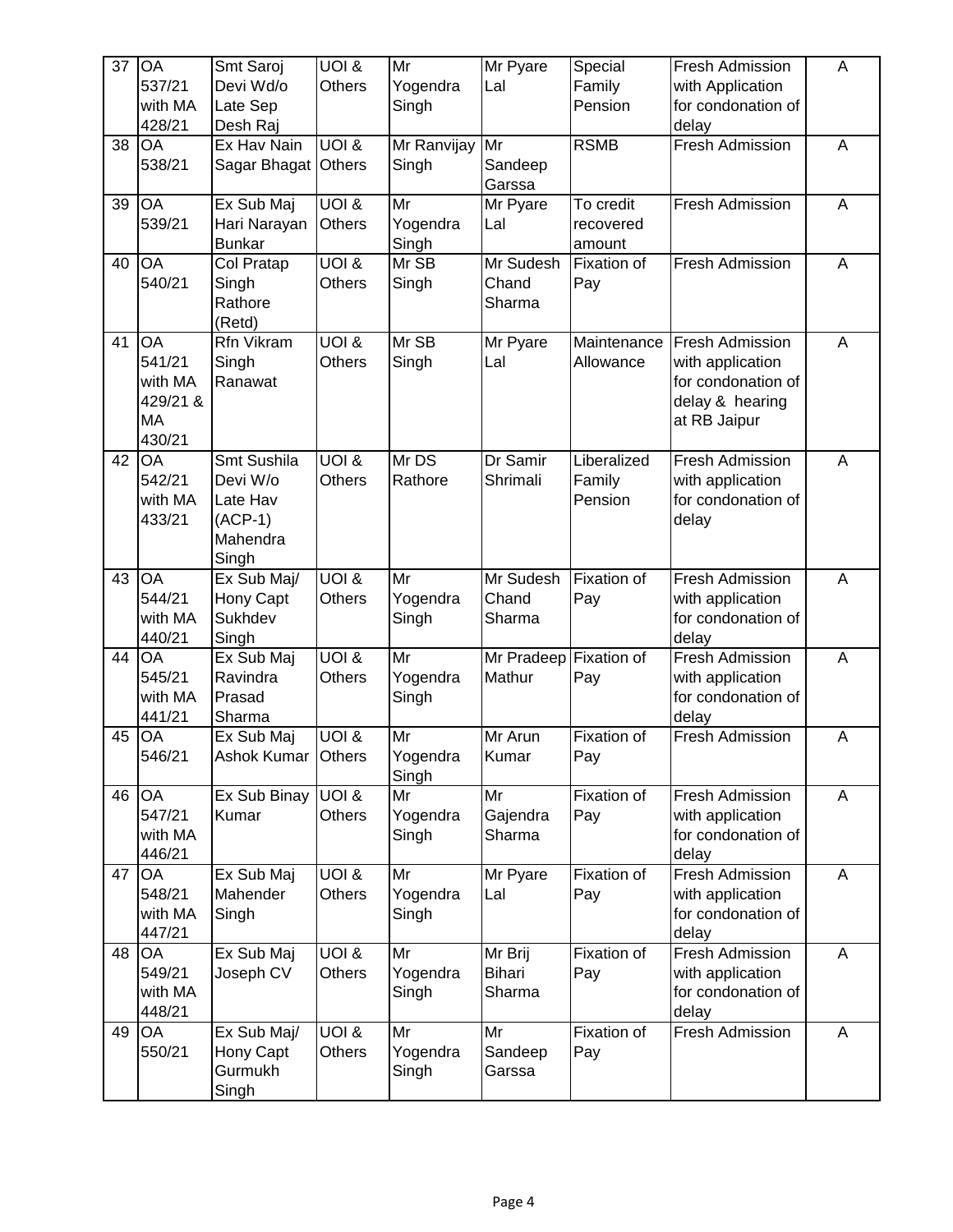| 50 | <b>OA</b><br>551/21                      | Ex Sub Maj<br>Anil Kumar                        | UOI &<br><b>Others</b>            | Mr<br>Yogendra<br>Singh | Mr OP<br>Jhajhria                  | Fixation of<br>Pay                             | <b>Fresh Admission</b>                                                          | A |
|----|------------------------------------------|-------------------------------------------------|-----------------------------------|-------------------------|------------------------------------|------------------------------------------------|---------------------------------------------------------------------------------|---|
| 51 | <b>OA</b><br>552/21<br>with MA<br>449/21 | Ex Hav/Hony<br>Nb Sub<br>Jagmal Singh           | <b>UOI &amp;</b><br><b>Others</b> | Mr SB<br>Singh          | Mr OP<br>Jhajhria                  | Pension of<br><b>Nb Subedar</b>                | Fresh Admission<br>with application<br>for condonation of<br>delay              | A |
| 52 | OA<br>553/21<br>with MA<br>450/21        | Ex Nk Bhanu<br>Singh                            | UOI &<br><b>Others</b>            | Mr<br>Yogendra<br>Singh | Mr Pradeep Disability<br>Mathur    | Element                                        | Fresh Admission<br>with application<br>for condonation of<br>delay              | A |
| 53 | OA<br>554/21<br>with MA<br>451/21        | Ex Nk<br>(MACP Hav)<br>Rohitashva<br>Kumar      | $\overline{U}$ OI &<br>Others     | Mr<br>Yogendra<br>Singh | Mr Arun<br>Kumar                   | Fixation of<br>Pay                             | Fresh Admission<br>with application<br>for condonation of<br>delay              | A |
| 54 | $\overline{OA}$<br>555/21                | Ex LEM (P)<br>Ratnesh<br>Kumar                  | <b>UOI &amp;</b><br><b>Others</b> | Mr<br>Yogendra<br>Singh | Mr Pyare<br>Lal                    | <b>Disease</b>                                 | <b>Fresh Admission</b>                                                          | N |
| 55 | OA<br>556/21<br>with MA<br>452/21        | Smt Viro Devi<br>W/o Late<br>Tara Ram           | UOI &<br>Others                   | Mr Samuel<br>Masih      | Dr Yuvraj<br>Singh                 | Retiral<br>benefits<br>(other then<br>pension) | Fresh Admission<br>with application<br>for condonation of<br>delay              | A |
| 56 | OA<br>557/21<br>with MA<br>453/21        | Ex Sep<br>Banwari Lal                           | <b>UOI &amp;</b><br><b>Others</b> | Mr Pramod<br>Kalirana   | Mr<br>Tribhuwan<br>Singh           | <b>Disability</b><br>Pension                   | Fresh Admission<br>with application<br>for condonation of<br>delay              | A |
| 57 | OA<br>558/21                             | Ex Sub/M<br>Tech (Comn)<br>Sarat<br>Chandra Roy | <b>UOI &amp;</b><br><b>Others</b> | Mr SB<br>Singh          | Mr Sudesh<br>Chand<br>Sharma       | <b>Fixation of</b><br>Pay                      | <b>Fresh Admission</b>                                                          | A |
| 58 | OA<br>559/21<br>with MA<br>456/21        | Smt Manjula<br>Wd/o Capt<br>Anil Kumar          | <b>UOI &amp;</b><br>Others        | Mr BL Doot              | Mr Pyare<br>Lal                    | Special<br>Family<br>Gratia                    | Fresh Admission<br>with application<br>Pension & Ex-for condonation of<br>delay | A |
| 59 | OA<br>560/21<br>with MA<br>457/21        | Ex Nk<br>Sanwar Singh Others                    | UOI &                             | Mr SB<br>Singh          | Mr Anil<br>Bhardwaj                | <b>Disability</b><br>Pension                   | <b>Fresh Admission</b><br>with application<br>for condonation of<br>delay       | A |
| 60 | OA<br>561/21<br>with MA<br>458/21        | Ex Hav<br>Sanjai Kumar                          | <b>UOI &amp;</b><br><b>Others</b> | Mr<br>Yogendra<br>Singh | Mr<br>Gajendra<br>Sharma           | Stepping up                                    | Fresh Admission<br>with application<br>for condonation of<br>delay              | A |
| 61 | OA<br>562/21<br>with MA<br>459/21        | Ex Nk<br>Satyabir<br>Singh                      | <b>UOI &amp;</b><br><b>Others</b> | Mr<br>Yogendra<br>Singh | Mr Brij<br><b>Bihari</b><br>Sharma | <b>Disability</b><br>element                   | <b>Fresh Admission</b><br>with application<br>for condonation of<br>delay       | A |
| 62 | OA<br>563/21<br>with MA<br>460/21        | Smt Pep<br>Kanwar Wd/o<br>Bajrang Singh         | <b>UOI &amp;</b><br><b>Others</b> | Mr<br>Yogendra<br>Singh | Mr Shree<br>Narayan<br>Swami       | Additional<br>Pension                          | Fresh Admission<br>with application<br>for condonation of<br>delay              | A |
| 63 | <b>OA</b><br>564/21                      | Ex Sub<br>Suresh<br>Kumar                       | <b>UOI &amp;</b><br>Others        | Mr<br>Yogendra<br>Singh | Mr Sudesh<br>Chand<br>Sharma       | Credit the<br>amount<br>recovered              | <b>Fresh Admission</b>                                                          | Α |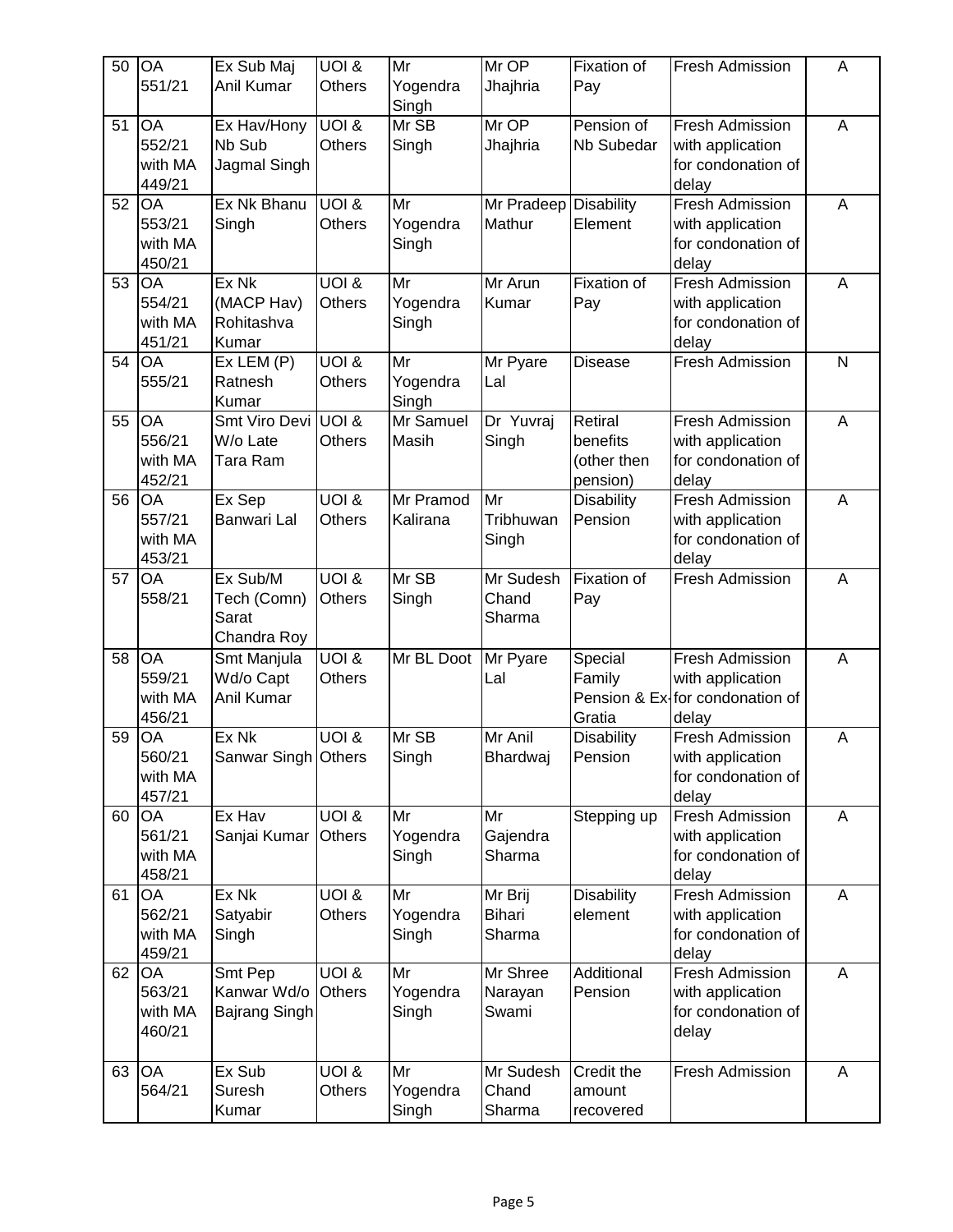| 64 | <b>OA</b><br>565/21<br>with MA<br>463/21 | Ex MWO<br>Prem Singh<br>Gurjar                      | UOI &<br><b>Others</b>            | Mr DS<br>Rathore                   | Dr Samir<br>Shrimali               | Service<br>Pension            | <b>Fresh Admission</b><br>with application<br>for condonation of<br>dealy | AF             |
|----|------------------------------------------|-----------------------------------------------------|-----------------------------------|------------------------------------|------------------------------------|-------------------------------|---------------------------------------------------------------------------|----------------|
| 65 | OA<br>566/21<br>with MA<br>464/21        | Smt Kamla<br>Devi Wd/o<br>Late WO Sita<br>Ram Tuwar | <b>UOI &amp;</b><br><b>Others</b> | Mr DS<br>Rathore                   | Dr Samir<br>Shrimali               | Special<br>Family<br>Pension  | <b>Fresh Admission</b><br>with application<br>for condonation of<br>dealy | <b>AF</b>      |
| 66 | OA<br>569/21<br>with MA<br>467/21        | Ex Sub Jasvir UOI &<br>Singh                        | <b>Others</b>                     | Mr SB<br>Singh                     | Mr Shree<br>Narayan<br>Swami       | <b>Disability</b><br>element  | <b>Fresh Admission</b><br>with application<br>for condonation of<br>delay | A              |
| 67 | <b>OA</b><br>570/21<br>with MA<br>468/21 | Ex Sub Maj<br>Chandana<br>Gnanendriya<br>Rao        | <b>UOI &amp;</b><br><b>Others</b> | Mr<br>Yogendra<br>Singh            | Mr Pradeep Fixation of<br>Mathur   | Pay                           | <b>Fresh Admission</b><br>with application<br>for condonation of<br>delay | A              |
| 68 | OA<br>572/21<br>with MA<br>472/21        | $\overline{Ex}$ Sub Maj/<br>Hony Lt Vijay<br>Kumar  | UOI &<br>Others                   | Mr<br>Yogendra<br>Singh            | Mr Pyare<br>Lal                    | Fixation of<br>Pay            | Fresh Admission<br>with application<br>for condonation of<br>delay        | A              |
| 69 | <b>OA</b><br>573/21<br>with MA<br>475/21 | Smt Bimla<br>Kanwar wd/o<br>Late Gdr<br>Guman Singh | <b>UOI &amp;</b><br>Others        | Mr<br>Yogendra<br>Singh            | Mr<br>Gajendra<br>Sharma           | Familiy<br>Pension            | <b>Fresh Admission</b><br>with application<br>for condonation of<br>delay | A              |
| 70 | OA<br>574/21<br>with MA<br>476/21        | Ex NK Mool<br>Chand                                 | UOI &<br><b>Others</b>            | Mr SB<br>Singh                     | Mr Pyare<br>Lal                    | Restore<br>Service<br>Pension | <b>Fresh Admission</b><br>with Application<br>for condonation of<br>delay | A              |
| 71 | <b>OA</b><br>575/21<br>with MA<br>477/21 | Ex NK (TS)<br>Rajesh<br>Kumar Punia                 | <b>UOI &amp;</b><br>Others        | Mr SB<br>Singh                     | Mr Brij<br><b>Bihari</b><br>Sharma | MACP-II                       | <b>Fresh Admission</b><br>with application<br>for condonation of<br>delay | A              |
| 72 | OA<br>576/21                             | Smt Suman<br>Wd/o Nk (TS)<br>Rajveer Singh          | UOI &<br><b>Others</b>            | Mr SB<br>Singh                     | Mr Arun<br>Kumar                   | Change in<br>Date of Birth    | Fresh Admission                                                           | A              |
| 73 | <b>OA</b><br>577/21<br>with MA<br>478/21 | Ex Gdr<br>(ACP-II)<br>Sumer Singh                   | <b>UOI &amp;</b><br>Others        | Mr<br>Tanshukh<br>Rai              | Mr OP<br>Jhajhria                  | War Injury<br>Pension         | Fresh Admission<br>with application<br>for condonation of<br>delay        | $\overline{A}$ |
| 74 | OA<br>578/21<br>with MA<br>479/21        | Chhagan<br>Kanwar Wd/o<br>Ex Rfn Arjan<br>Singh     | <b>UOI &amp;</b><br><b>Others</b> | Mr<br>Yogendra<br>Singh            | Mr<br>Sandeep<br>Garssa            | Stay on<br>Recovery           | Fresh Admission<br>with application<br>for condonation of<br>delay        | A              |
| 75 | <b>OA</b><br>579/21<br>with MA<br>480/21 | Ex Sgmn<br>Goru Ram                                 | <b>UOI &amp;</b><br><b>Others</b> | Mr<br>Yogendra<br>Singh            | Mr Arun<br>Kumar                   | <b>Disability</b><br>Element  | Fresh Admission<br>with application<br>for condonation of<br>delay        | A              |
| 76 | <b>OA</b><br>580/21                      | Wg Cdr Anil K UIO &<br>Nair (Retd)                  | Others                            | Mr CS<br>Panwar, Mr<br>Anil K Nair | Dr Yuvraj<br>Singh                 | <b>Disability</b><br>Pension  | Fresh Admission                                                           | AF             |
| 77 | <b>OA</b><br>581/21                      | Ex ERA 3*<br>Durgesh<br>Sharma                      | UOI &<br>Others                   | Mr<br>Yogendra<br>Singh            | Mr Pyare<br>Lal                    | <b>Disability</b><br>Element  | Fresh Admission                                                           | $\overline{N}$ |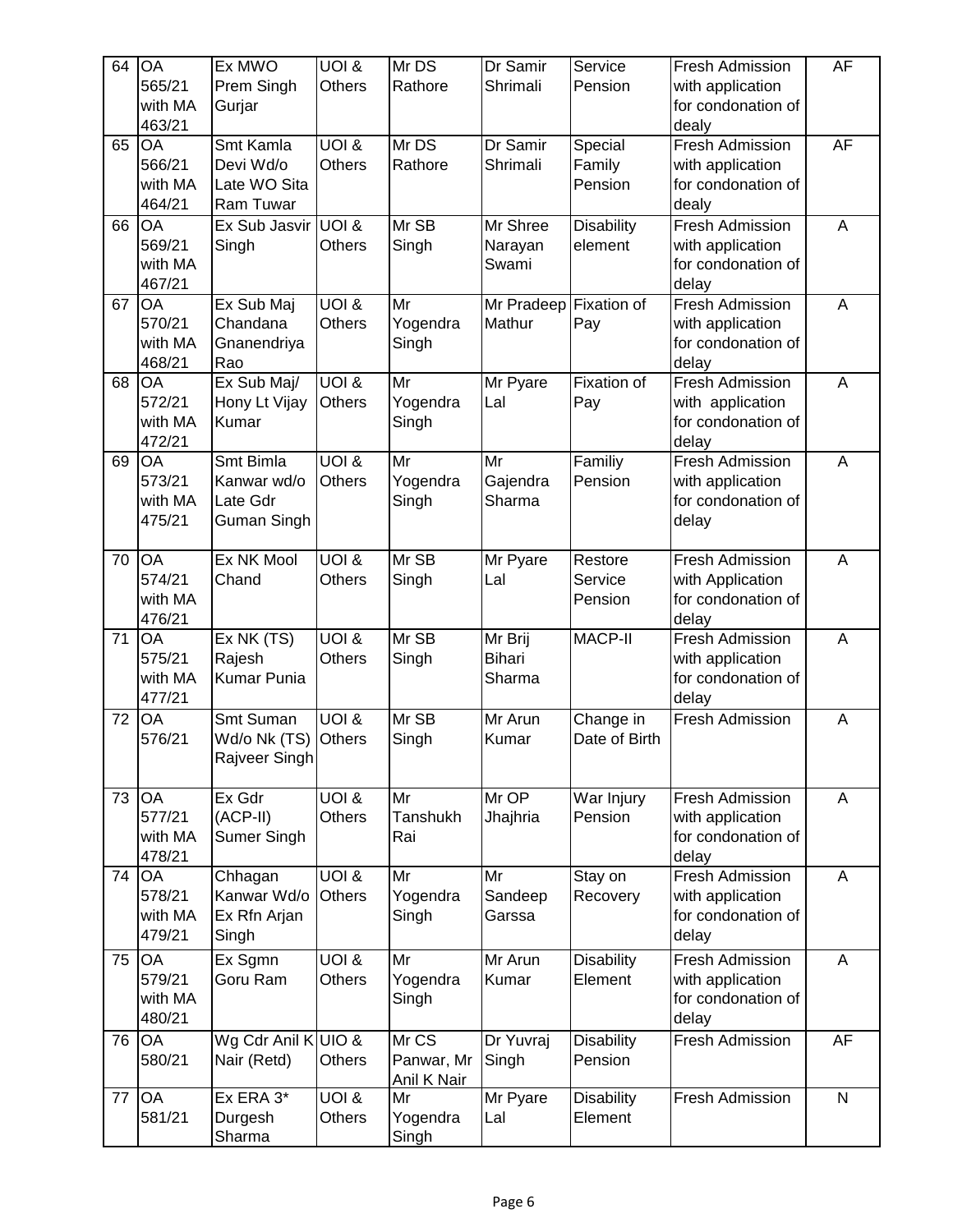| 78 | OA<br>582/21<br>with MA<br>462/21                     | Sub<br>Ravendra<br>Kumar (Retd)                                   | <b>UOI &amp;</b><br><b>Others</b>                  | Mr SB<br>Singh          | Mr<br>Sandeep<br>Garssa      | Group Pay &<br>Pension                          | <b>Fresh Admission</b><br>with application<br>for condonation of<br>delay | A            |
|----|-------------------------------------------------------|-------------------------------------------------------------------|----------------------------------------------------|-------------------------|------------------------------|-------------------------------------------------|---------------------------------------------------------------------------|--------------|
| 79 | OA<br>583/21                                          | Ex Sep Sushil UOI &<br><b>Kumar Dixit</b>                         | <b>Others</b>                                      | Mr<br>Yogendra<br>Singh | Mr Shree<br>Narayan<br>Swami | <b>Disability</b><br>Element                    | <b>Fresh Admission</b>                                                    | A            |
| 80 | OA<br>584/21<br>with MA<br>482/21                     | Smt Meena<br>Yadav W/o<br>PO (ACD)<br>Late Mahipal<br>Yadav       | <b>UOI &amp;</b><br><b>Others</b>                  | Mr<br>Rameshwar<br>Lal  | Mr<br>Sandeep<br>Garssa      | Libralize<br>Family<br>Pension                  | <b>Fresh Admission</b><br>with application<br>for condonation of<br>delay | $\mathsf{N}$ |
| 81 | MA(E)<br>14/21<br>(In OA<br>90/21)                    | Ex Hav $\overline{\mathbf{g}}$<br>Hony Nb Sub<br>Ramdhan<br>Singh | <b>UOI &amp;</b><br><b>Others</b>                  | Mr<br>Yogendra<br>Singh | Mr Sudesh<br>Chand<br>Sharma | Execution of<br>Order dt<br>16.04.21            | Order                                                                     | A            |
| 82 | MA(E)<br>15/21<br>(In OA<br>92/18                     | Ex Sep Megh<br>Singh                                              | <b>UOI &amp;</b><br><b>Others</b>                  | Mr DS<br>Rathore        | Mr<br>Tribhuwan<br>Singh     | Execution of<br>Order dt<br>28.08.19            | Order                                                                     | A            |
| 83 | MA(E)<br>16/21<br>(In OA<br>626/18)                   | Smt Gorli<br>Devi Wd/o<br>Hav Guru<br>Dayal                       | <b>UOI &amp;</b><br><b>Others</b>                  | Mr<br>Yogendra<br>Singh | Mr Sudesh<br>Chand<br>Sharma | Execution of<br>Order dt<br>11.12.20            | Order                                                                     | A            |
| 84 | MA(E)<br>17/21<br>with MA<br>06/22<br>(In OA<br>64/20 | Smt Premi<br>Devi Wd/o<br>Hav Pirthvi<br>Singh                    | <b>UOI &amp;</b><br><b>Others</b>                  | Mr<br>Yogendra<br>Singh | Mathur                       | Mr Pradeep Execution of<br>Order dt<br>11.12.20 | Order with<br>application for<br>document be<br>taken on record           | A            |
| 85 | MA(E)<br>18/21<br>(In OA<br>333/20)                   | Ex Nk Bhim<br>Raj                                                 | $\overline{UOL}$ &<br><b>Others</b>                | Mr<br>Yogendra<br>Singh | Mr<br>Sandeep<br>Garssa      | Execution of<br>Order dt<br>11.12.20            | Order                                                                     | A            |
| 86 | MA(E)<br>19/21<br><b>Along</b>                        | Smt Gulabi<br>Devi wd/o<br>Sep Kalwa<br>Ram                       | <b>UOI &amp;</b><br>Others                         | Mr<br>Yogendra<br>Singh | Mr Anil<br>Bhardwaj          | <b>Execution of</b><br>Order dt<br>17.02.21     | Order                                                                     | A            |
|    | <b>With</b><br>MA<br>425/21<br>(Tag OA<br>08/21)      | UOI & Others                                                      | Gulabi<br>Devi<br>wd/o<br>Late Sep<br>Kalwa<br>Ram | Mr Anil<br>Bhardwaj     | Mr<br>Yogendra<br>Singh      | Modification<br>of order dt<br>17-02-21         | Order                                                                     | Α            |
| 87 | MA(E)<br>20/21<br>(In OA<br>214/20)                   | Ex Sep<br>(Reservist)<br>Jhabar Ram                               | <b>UOI &amp;</b><br>Others                         | Mr<br>Yogendra<br>Singh | Mr<br>Sandeep<br>Garssa      | Execution of<br>Order dt<br>13.07.21            | Order                                                                     | Α            |
| 88 | MA(E)<br>21/21<br>(In OA<br>213/20)                   | Ex Sep<br>(Reservist)<br>Mahavir                                  | <b>UOI &amp;</b><br><b>Others</b>                  | Mr<br>Yogendra<br>Singh | Mr<br>Gajendra<br>Sharma     | Execution of<br>Order dt<br>13.07.21            | Order                                                                     | A            |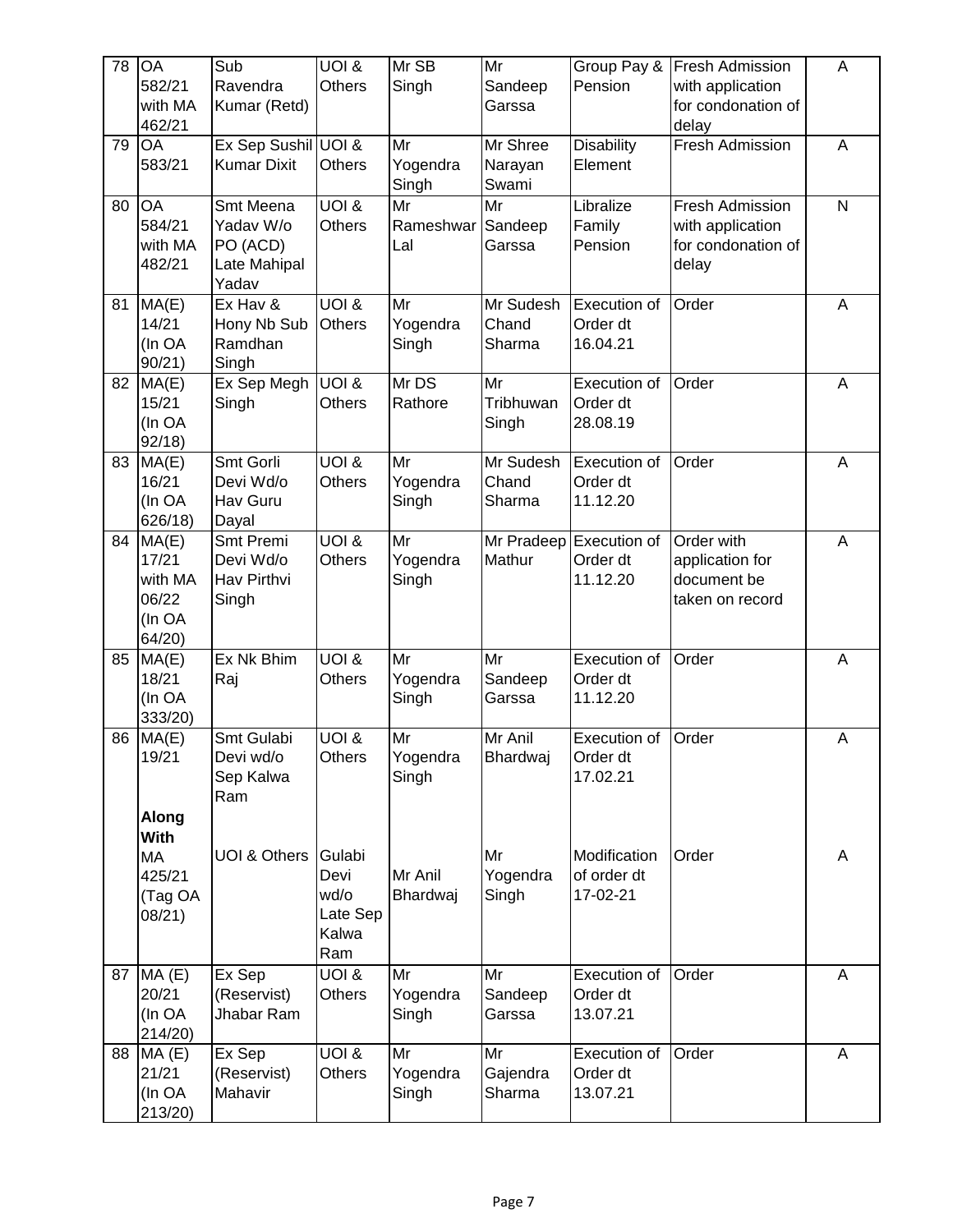| 89 | <b>MA</b>          | Ex Pr(GD)               | UOI &            | Mr DS       | Dr Yuvraj     | Modification               | Order              |    |
|----|--------------------|-------------------------|------------------|-------------|---------------|----------------------------|--------------------|----|
|    | 395/21             | Chiman Singh Others     |                  | Rathore     | Singh         | of order dt                |                    |    |
|    | (In OA             |                         |                  |             |               | $11 - 12 - 20$             |                    |    |
|    | 103/20)            |                         |                  |             |               |                            |                    |    |
| 90 | <b>MA</b>          | Ex Swr                  | UOI 8            | Mr          | Mr Anil       | Legal                      | Order on           | A  |
|    | 411/21             | Harphool                | Others           | Yogendra    | Bhardwaj      | Represen-                  | Application for LR |    |
|    | with MA            | Singh                   |                  | Singh       |               | tative taken               | be taken on        |    |
|    | 412/21             |                         |                  |             |               | on Record                  | record with        |    |
|    | (In OA             |                         |                  |             |               |                            | application for    |    |
|    | 439/18)            |                         |                  |             |               |                            | condonation of     |    |
|    |                    |                         |                  |             |               |                            | delay              |    |
| 91 | <b>MA</b>          | Ex Rect. Iqbal UOI &    |                  | Mr OP       | Mr Sudesh     | Legal                      | Order on           | A  |
|    | 413/21             | Ahmed                   | <b>Others</b>    | Sheoran     | Chand         | Represen-                  | Application for LR |    |
|    | (In OA             |                         |                  |             | Sharma        | tative taken               | be taken on        |    |
|    | 117/13)            |                         |                  |             |               | on Record                  | record             |    |
| 92 | <b>MA</b>          | Ex Pnr (GD)             | <b>BIOU</b>      | Mr DS       | Dr Yuvraj     | Reservist                  | Order on           | A  |
|    | 414/21             | Chiman Singh Others     |                  | Rathore     | Singh         | Pension                    | Application for LR |    |
|    | (In OA             |                         |                  |             |               |                            | be taken on        |    |
|    | 398/21)            |                         |                  |             |               |                            | record             |    |
| 93 | $M\overline{A}$    | Ex Lt Col               | UOI 8            | Mr MS Beg,  | Mr OP         | Legal                      | Order on           | A  |
|    | 415/21             | Ratan Kumar             | <b>Others</b>    | Mr Vikash   | Jhajhria      | Represen-                  | Application for LR |    |
|    | (In OA             | Sen, SC                 |                  | Sharma      |               | tative taken               | be taken on        |    |
| 94 | 83/15<br><b>MA</b> | Ex Nk                   | <b>UOI &amp;</b> | Mr SB       | Mr Pradeep    | on Record<br>Correction in | record<br>Order    | A  |
|    | 400/21             | Dhanpat                 | <b>Others</b>    | Singh       | Mathur        | Order dt                   |                    |    |
|    |                    | Singh                   |                  |             |               | 05.10.18                   |                    |    |
|    | Along              |                         |                  |             |               |                            |                    |    |
|    | with               |                         |                  |             |               |                            |                    |    |
|    | <b>MA</b>          |                         |                  |             | Mr SB         |                            |                    |    |
|    | 303/19 &           | <b>UOI &amp; Others</b> | Ex Nk            | Mr Pradeep  | Singh         | Correction in              | Order              | Α  |
|    | 453/19             |                         | Dhanpat          | Mathur      |               | Order dt                   |                    |    |
|    | (Tag OA            |                         | Singh            |             |               | 05.10.18                   |                    |    |
|    | 819/12)            |                         |                  |             |               |                            |                    |    |
| 95 | <b>MA</b>          | Ex Sub                  | <b>UOI &amp;</b> | Mr SB       | Mr            | Correction in              | Order              | A  |
|    | 402/21             | Ummed                   | <b>Others</b>    | Singh       | Gajendra      | Order dt                   |                    |    |
|    | (Tag OA            | Singh                   |                  |             | Sharma        | 21.09.21                   |                    |    |
|    | 342/17)            |                         |                  |             |               |                            |                    |    |
| 96 | <b>MA</b>          | Ex Rfn Mega             | <b>BIOU</b>      | Mr DS       | Dr Samir      | Correction in              | Order              | A  |
|    | 407/21             | Ram                     | <b>Others</b>    | Rathore     | Shrimali      | Order dt                   |                    |    |
|    | (In OA             |                         |                  |             |               | 13.07.21                   |                    |    |
|    | 51/17)             |                         |                  |             |               |                            |                    |    |
| 97 | <b>MA</b>          | Dfr/Clk (SD)            | <b>UOI &amp;</b> | Mr          | Mr Pyare      | Stay                       | Order with         | A  |
|    | 454/21             | Anuj Joon               | Others           | Yogendra    | Lal           | Application                | application for    |    |
|    | (In OA             |                         |                  | Singh       |               |                            | condonation of     |    |
|    | 370/20)            |                         |                  |             |               |                            | delay              |    |
|    | with MA            |                         |                  |             |               |                            |                    |    |
|    | 345/20             |                         |                  |             |               |                            |                    |    |
| 98 | <b>MA</b>          | Ex Sgt                  | <b>UOI &amp;</b> | Mr Ranvijay | Mr Brij       | Leave to                   | Order              | AF |
|    | 469/21             | Rajesh                  | <b>Others</b>    | Singh       | <b>Bihari</b> | Appeal in                  |                    |    |
|    | (In OA             | Kumar                   |                  |             | Sharma        | order dt                   |                    |    |
|    | 421/21)            | Ranjan                  |                  |             |               | 09.11.21                   |                    |    |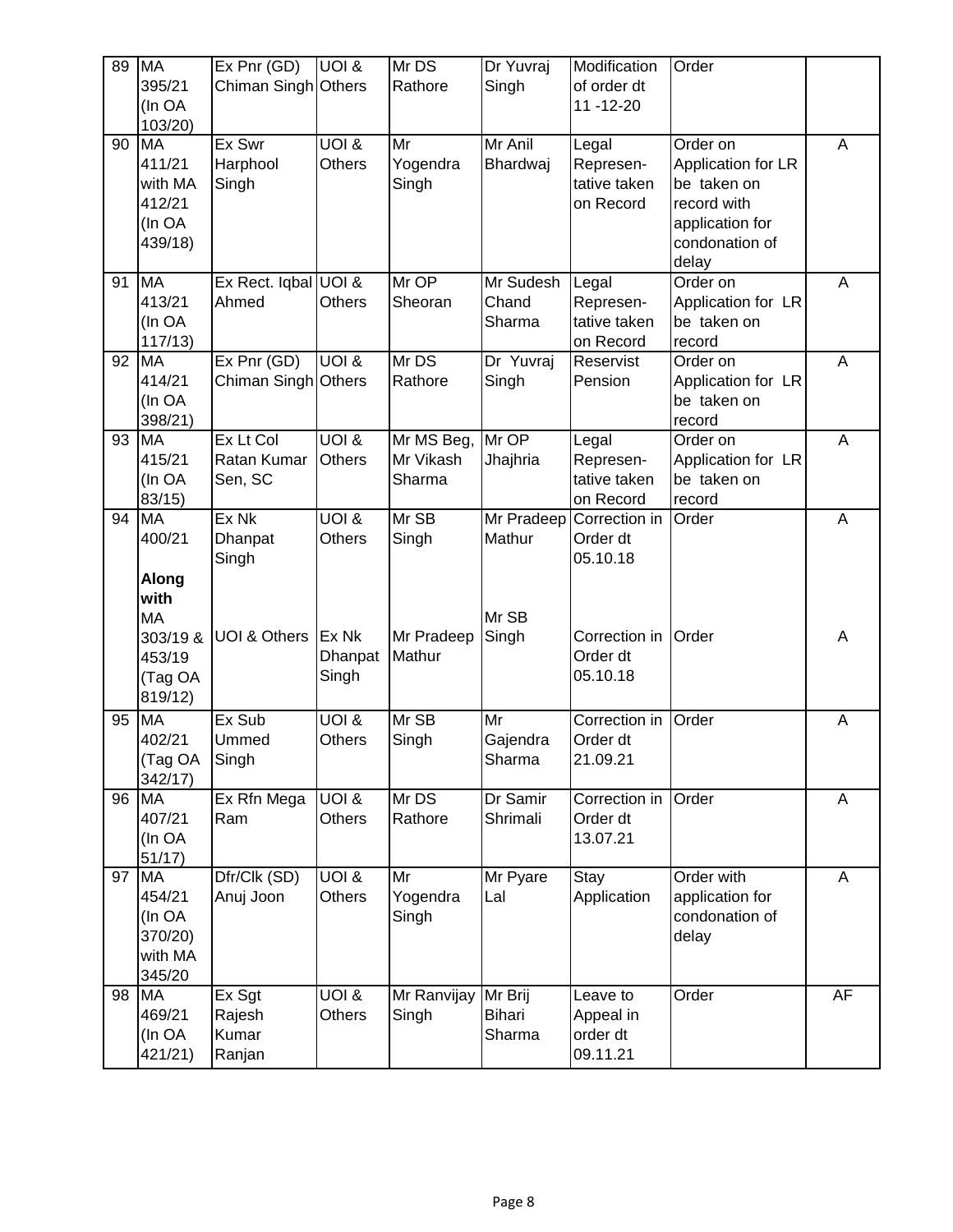| 99       | <b>MA</b><br>473/21<br>(In OA<br>121/17<br>with MA<br>474/21 | <b>UOI &amp; Others</b>                             | Ex ALD<br>Subhkar<br>an Punia     | Mr Pyare<br>Lal                         | Mr SB<br>Singh                     | Leave to<br>Appeal in<br>order dt<br>13.07.21      | Order with<br>application for<br>condonation of<br>delay                                                        | A            |
|----------|--------------------------------------------------------------|-----------------------------------------------------|-----------------------------------|-----------------------------------------|------------------------------------|----------------------------------------------------|-----------------------------------------------------------------------------------------------------------------|--------------|
|          | 100 RA 11/21<br>(Tag OA<br>28/15<br>with MA<br>31/15         | Ex Sep Ladu<br>Ram                                  | <b>UOI &amp;</b><br><b>Others</b> | Mr DS<br>Rathore                        | Mr<br>Tribhuwan<br>Singh           | Review<br>Order                                    | Order                                                                                                           | A            |
|          |                                                              |                                                     |                                   |                                         | <b>Court Date Cases</b>            |                                                    |                                                                                                                 |              |
|          | 101 TA 12/12<br>(CWP<br>1353/06)                             | Sqn Ldr. C.<br>Singh (Retd)                         | <b>UOI &amp;</b><br>others        | Mr CS<br>Panwar                         | Dr. Yuvraj<br>Singh                | Fixation of<br>Pay                                 | Hearing                                                                                                         | AF           |
| 102      | OA 21/11                                                     | Ex Sep (Clk)<br>Mohar Singh                         | <b>UOI &amp;</b><br><b>Others</b> | Mr SB<br>Singh                          | Mr Anil<br>Bhardwaj                | <b>Disability</b><br>Pension                       | Hearing                                                                                                         | A            |
| 103      | OA 11/13                                                     | Ex Hav<br>Shravan<br>Singh                          | <b>JOI &amp;</b><br><b>Others</b> | Mr SB<br>Singh                          | Mr Brij<br><b>Bihari</b><br>Sharma | <b>Disability</b><br>Pension                       | Hearing                                                                                                         | A            |
| 104 OA   | 183/13                                                       | Smt Santosh<br>Devi                                 | <b>UOI &amp;</b><br><b>Others</b> | Mr<br>Rameshwar<br>Lal                  | Mr Sudesh<br>Chand<br>Sharma       | Family<br>Pension/<br><b>Disability</b><br>Pension | Hearing                                                                                                         | A            |
| $105$ OA | 258/15<br>with MA<br>155/20 &<br>MA<br>156/20                | Ex Naik (TS)<br>Shyam Lal                           | <b>UOI &amp;</b><br><b>Others</b> | Mr SB<br>Singh                          | Mr Pradeep<br>Mathur               | <b>Disability</b><br>Pension                       | Hearing with<br>application for<br>document taken<br>on records &<br>application for<br>condonation of<br>delay | A            |
| 106 OA   | 276/16<br>with MA<br>432/16                                  | Smt Sunita<br>$D/O$ Ex<br>Dfr/Clk Sant<br>Ram Yadav | <b>UOI &amp;</b><br>others        | Mr RS<br>Bhadauria<br>Mr P<br>Bhatnagar | Mr Brij<br><b>Bihari</b><br>Sharma | <b>Disability</b><br>Pension                       | Hearing with<br>application for<br>condonation of<br>delay                                                      | A            |
| 107 OA   | 242/17                                                       | <b>Ex LC Neetu</b><br>Sharma                        | <b>UOI &amp;</b><br>others        | Mr SB<br>Singh                          | Mr Anil<br>Bhardwaj                | Rounding of<br><b>Disability</b>                   | Hearing                                                                                                         | A            |
|          | 108 OA 16/18<br>MA<br>406/21                                 | Smt Chouthi<br>Devi w/o Late<br>Rfn Asha<br>Ram     | <b>UOI &amp;</b><br><b>Others</b> | Mr DS<br>Rathore                        | Dr Samir<br>Shrimali               | Reservist<br>Pension                               | Hearing with<br>Application for<br>document to be<br>taken as evidence<br>of marriage                           | A            |
| 109 OA   | 280/18                                                       | Ex Sub Gopal UOI &<br>Lal Jat                       | Others                            | Mr<br>Yogendra<br>Singh                 | Mr Pyare<br>Lal                    | Stepping Up                                        | Hearing                                                                                                         | A            |
| 110 OA   | 579/18                                                       | Ex POME Jai<br>Singh                                | UOI &<br>others                   | Mr Shyam<br>Singh                       | Mr Pyare<br>Lal                    | Rounding of<br><b>Disability</b>                   | Hearing                                                                                                         | $\mathsf{N}$ |
| 111      | OA 61/20<br>with MA<br>42/20                                 | Smt Soni<br>Devi                                    | <b>JOI &amp;</b><br>Others        | Mr DS<br>Rathore                        | Dr Yuvraj<br>Singh                 | Reservist<br>Pension                               | Hearing<br>Application for<br>condonation of<br>delay                                                           | A            |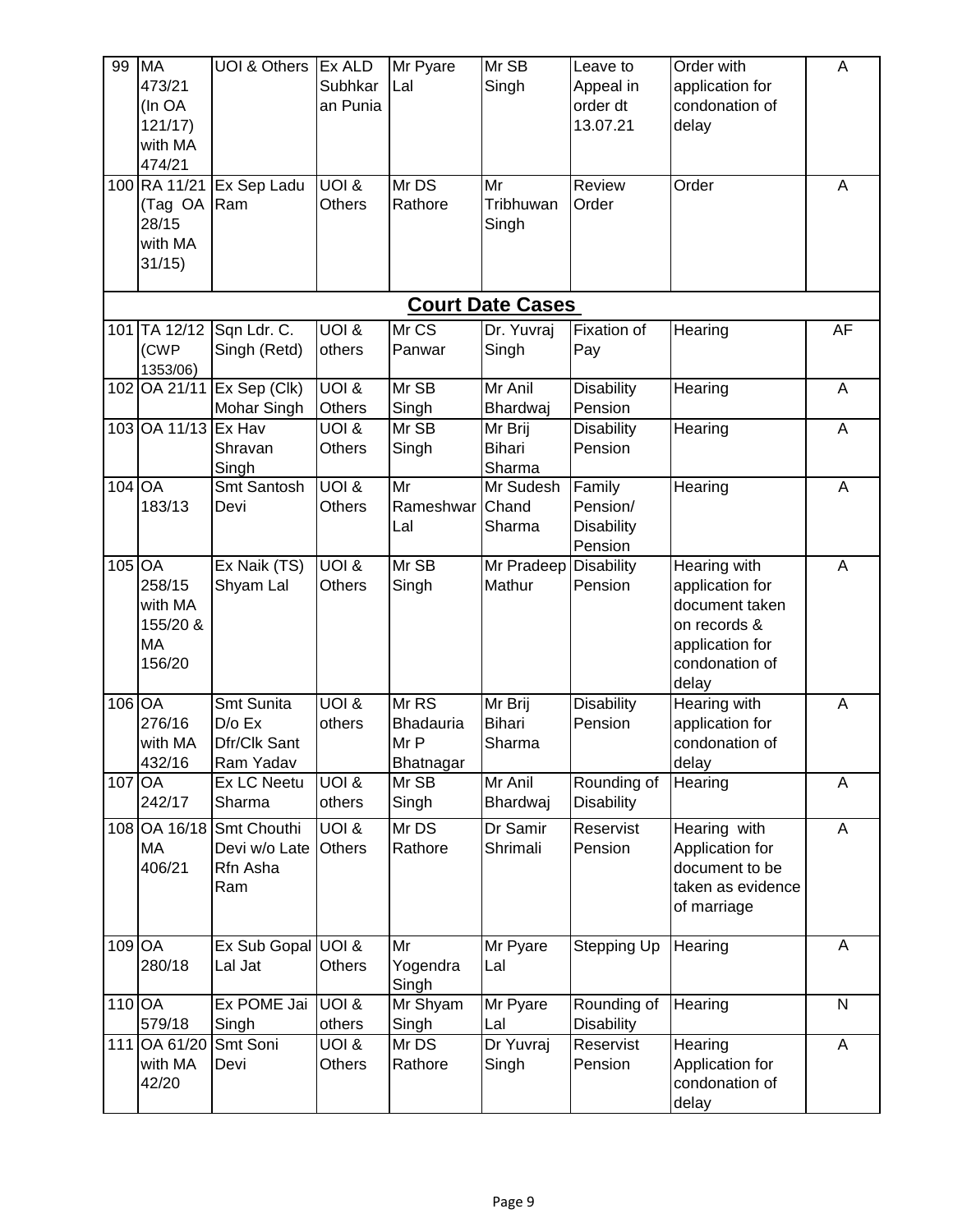| 112 OA   | 367/21<br>with MA<br>53/19                                        | Ex Rest Jabar UOI &<br>Singh                      | <b>Others</b>                     | Mr DS<br>Rathore                                       | Dr Samir<br>Shrimali                           | Revision of<br>pension                     | Hearing with<br>application for<br>condonation of<br>delay | A              |
|----------|-------------------------------------------------------------------|---------------------------------------------------|-----------------------------------|--------------------------------------------------------|------------------------------------------------|--------------------------------------------|------------------------------------------------------------|----------------|
| $113$ OA | 494/21                                                            | Ex Rect Tej<br>Singh                              | <b>UOI &amp;</b><br><b>Others</b> | Mr DS<br>Rathore                                       | $\overline{\mathsf{Mr}}$<br>Tribhuwan<br>Singh | <b>Disability</b><br>Pension               | Hearing                                                    | A              |
|          | 114 MA (E)<br>277/16<br>(In OA<br>203/15                          | Ex Sub Maj<br>(Hony Capt)<br>Banwari Lal<br>Verma | <b>UOI &amp;</b><br><b>Others</b> | Mr<br>Yogendra<br>Singh                                | Mr Sudesh<br>Chand<br>Sharma                   | Execution<br>Order dt<br>$07 -$<br>01-2015 | Order                                                      | A              |
|          | 115 MA (E)<br>278/16<br>(In OA<br>279/12)                         | Ex Sub (Hony<br>Lt) Har<br>Prasad                 | UOI &<br><b>Others</b>            | Mr<br>Yogendra<br>Singh                                | Mr<br>Gajendra<br>Sharma                       | Execution<br>Order dt 07-<br>01-2015       | Order                                                      | A              |
|          | 116 $MA(E)$<br>279/16<br>(In OA<br>261/15                         | Ex Sub<br>(Hony Lt)<br>Mahavir<br>Prasad          | UOI 8<br><b>Others</b>            | Mr<br>Yogendra<br>Singh                                | Mr Shree<br>Narayan<br>Swami                   | Execution<br>Order dt<br>02-12-2014        | Order                                                      | A              |
|          | 117 MA (E)<br><b>OA</b><br>65/15)                                 | Ex Nk(TS)<br>08/21 (In Kumbh Singh                | <b>UOI &amp;</b><br><b>Others</b> | Mr CS<br>Panwar                                        | Dr Yuvraj<br>Singh                             | Execution of<br>order dt<br>16.11.2017     | Order                                                      | A              |
|          | 118 $MA(E)$<br>09/21<br>with MA<br>471/21<br>Along<br><b>With</b> | Ex L/Nk Hari<br>Singh                             | <b>UOI &amp;</b><br><b>Others</b> | Mr <sub>RS</sub><br>Bhadauria,<br>Mr Ajay<br>Bhadauria | Mr Pyare<br>Lal                                | Execution of<br>order dt<br>15-02-2019     | Order with MA for<br>Grant of extension<br>of time         | A              |
|          | <b>MA</b><br>574/19<br>(Tag OA<br>188/10)                         | UOI & Others                                      | Ex L/Nk<br>Hari<br>Singh          | Mr Pyare<br>Lal                                        | Mr RS<br>Bhadauria,<br>Mr Ajay<br>Bhadauria    | Modification<br>of order dt<br>15-02-2019  | Order                                                      | Α              |
|          | $119$ MA $(E)$<br>10/21 (In Singh<br><b>OA</b><br>62/17)          | Ex Nk Dilbag                                      | <b>UOI &amp;</b><br><b>Others</b> | Mr<br>Yogendra<br>Singh, Mr<br>PS Rathore              | Mr Pyare<br>Lal                                | Execution of<br>order dt<br>11-12-2019     | Order                                                      | $\overline{A}$ |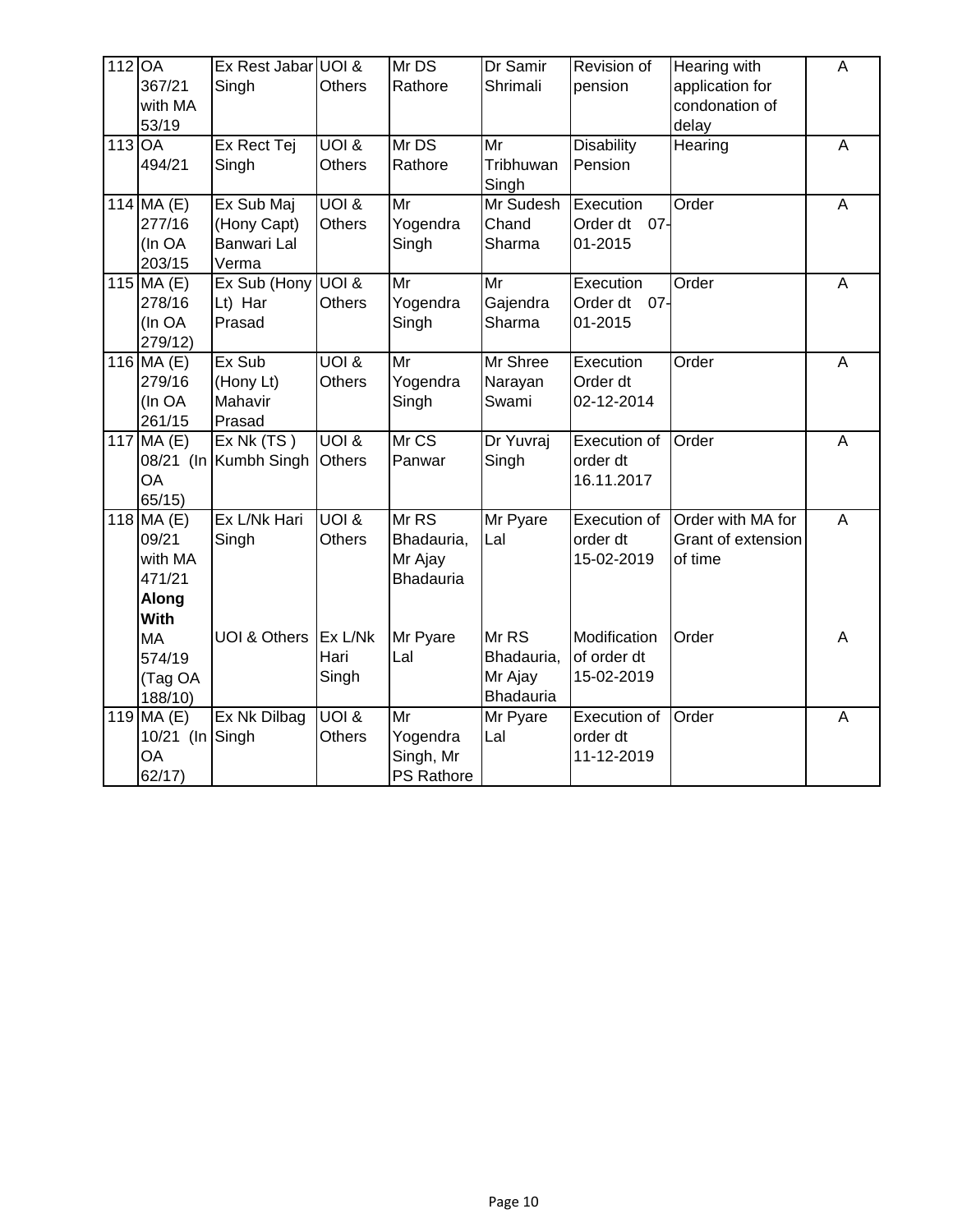|        | $120$ MA $(E)$       | Ex Hav                                 | <b>UOI &amp;</b>                  | Mr            | Mr Brij       | Execution of          | Order             | A |
|--------|----------------------|----------------------------------------|-----------------------------------|---------------|---------------|-----------------------|-------------------|---|
|        | 11/21                | Yaseen Khan                            | <b>Others</b>                     | Yogendra      | <b>Bihari</b> | order dt              |                   |   |
|        | (In OA               |                                        |                                   | Singh,        | Sharma        | 15-02-2019            |                   |   |
|        | 118/15 &             |                                        |                                   | Mr PS         |               | &<br>$11 -$           |                   |   |
|        | 222/15)              |                                        |                                   | Rathore       |               | 12-2020               |                   |   |
|        | and MA               |                                        |                                   |               |               |                       |                   |   |
|        | (E)                  |                                        |                                   |               |               |                       |                   |   |
|        | 54/19                |                                        |                                   |               |               |                       |                   |   |
|        | (In OA               |                                        |                                   |               |               |                       |                   |   |
|        | 222/15)              |                                        |                                   |               |               |                       |                   |   |
|        | <b>Along</b>         |                                        |                                   |               |               |                       |                   |   |
|        | <b>With</b>          |                                        |                                   |               |               |                       |                   |   |
|        | MA                   |                                        |                                   |               |               |                       |                   |   |
|        | 557/19               | <b>UOI &amp; Others</b>                | Ex Hav                            | Mr Brij       | Mr            | Modification          | Order             | Α |
|        | In OA                |                                        | Yaseen                            | Bihari        | Yogendra      | of order              |                   |   |
|        | 222/15               |                                        | Khan                              | Sharma        | Singh,        | dt                    |                   |   |
|        | (Tag OA              |                                        |                                   |               | Mr PS         | 15-02-2018            |                   |   |
|        | 118/15               |                                        |                                   |               | Rathore       |                       |                   |   |
|        | & OA                 |                                        |                                   |               |               |                       |                   |   |
|        | 222/15               |                                        |                                   |               |               |                       |                   |   |
|        | $121$ MA (E)         | Smt Sajjan                             | <b>UOI &amp;</b>                  | Mr            | Mr OP         | Execution &           | Order with MA for | A |
|        | 12/21                | Kanwar wd/o                            | <b>Others</b>                     | Yogendra      | Jhajhria      | Modification          | Modification      |   |
|        | with MA              | <b>Hav Amar</b>                        |                                   | Singh         |               | of order dt           |                   |   |
|        | 483/21               | Singh                                  |                                   |               |               | 11-12-20              |                   |   |
|        | (In OA               |                                        |                                   |               |               |                       |                   |   |
|        | 262/19)              |                                        |                                   |               |               |                       |                   |   |
|        | $122$ MA (E)         | Ex Sep Ladu                            | <b>UOI &amp;</b>                  | MrDS          | Mr            | Execution of          | Order             | A |
|        | 13/21 (In Singh      |                                        | <b>Others</b>                     | Rathore       | Tribhuwan     | order dt              |                   |   |
|        | OA 10/17             |                                        |                                   |               | Singh         | 29.08.2018            |                   |   |
|        |                      |                                        |                                   |               |               |                       |                   |   |
| 123 MA |                      | Ex Nb Sub                              | <b>UOI &amp;</b>                  | Mr Harish     | Mr Brij       | Legal                 | Order             | A |
|        | 481/21               | Jaipal Singh                           | <b>Others</b>                     | Maan          | <b>Bihari</b> | Representa-           |                   |   |
|        | (In OA               |                                        |                                   |               | Sharma        | tive taken on         |                   |   |
|        | 86/11)               |                                        |                                   |               |               | record                |                   |   |
|        | 124 CA 21/12 Ex Rect |                                        | <b>UOI &amp;</b>                  | Mr Shyam      | Mr Pyare      | Execution of          | Order             | A |
|        | (In TA               | Mohan Singh                            | <b>Others</b>                     | Singh         | Lal, (R1-4)   | order dt              |                   |   |
|        | 69/10)               |                                        |                                   |               | Mr Aman       | 09-12-10              |                   |   |
|        |                      |                                        |                                   |               | Lodha         |                       |                   |   |
|        |                      |                                        |                                   |               | $(R-5,6)$     |                       |                   |   |
|        | (Tag TA              | 125 RA 07/15 Ex Sub Maj<br>VS Tiwari & | <b>UOI &amp;</b><br><b>Others</b> | Mr KK Shah Mr | Tribhuwan     | Review of<br>order dt | Order             | A |
|        |                      |                                        |                                   |               |               |                       |                   |   |
|        | 33/11                | Ors.                                   |                                   |               | Singh         | 23.07.15              |                   |   |
|        | 126 RA 01/16 Ex Sub  |                                        | <b>JOI &amp;</b>                  | Mr SB         | Mr Pyare      | Review of             | Order with        | A |
|        | with MA              | Maj/Hony Lt                            | Others                            | Singh         | Lal           | order dt              | application for   |   |
|        | 23/16                | Mal Chand                              |                                   |               |               | 03.03.15              | condonation of    |   |
|        | (Tag OA              |                                        |                                   |               |               |                       | delay             |   |
|        | 839/12)              |                                        |                                   |               |               |                       |                   |   |
|        |                      |                                        |                                   |               |               |                       |                   |   |
| 127    | RA 52/17             | <b>UOI &amp; Others</b>                | Ex Hav & Mr                       |               | Mr SB         | Review of             | Order with        | A |
|        | with MA              |                                        | Hony Nb                           | Gajendra      | Singh         | order dt              | application for   |   |
|        | 177/17               |                                        | Sub Mala Sharma                   |               |               | 05.07.12              | condonation of    |   |
|        | (Tag OA              |                                        | Ram                               |               |               |                       | delay             |   |
|        | 651/12)              |                                        |                                   |               |               |                       |                   |   |
|        |                      |                                        |                                   |               |               |                       |                   |   |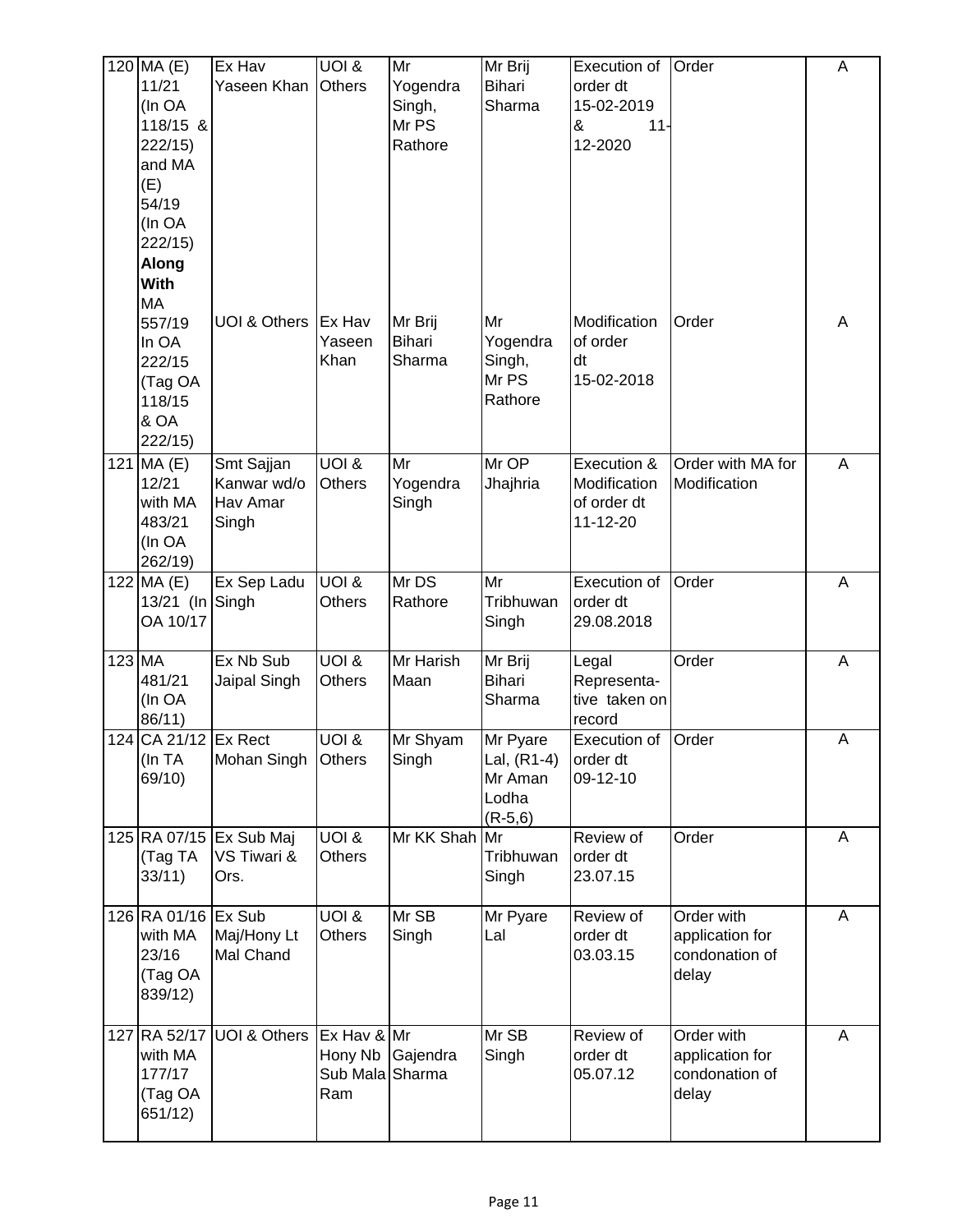|          | 128 RA 67/17<br>with MA<br>266/17<br>(Tag TA<br>02/13) | <b>Smt Santosh</b><br>Kanwar w/o<br>late Sarban<br>Singh | <b>UOI &amp;</b><br><b>Others</b>   | Mr SB<br>Singh                               | Mr Anil<br>Bhardwaj                                       | Review of<br>order dt<br>21.01.15                  | Order with<br>application for<br>condonation of<br>delay                  | A              |
|----------|--------------------------------------------------------|----------------------------------------------------------|-------------------------------------|----------------------------------------------|-----------------------------------------------------------|----------------------------------------------------|---------------------------------------------------------------------------|----------------|
|          |                                                        |                                                          |                                     |                                              |                                                           | <b>DISABILITY PENSION (NANA) CASES (RB JAIPUR)</b> |                                                                           |                |
| $129$ TA | 211/10<br>with MA<br>04/22                             | Ex Rfn<br>Gobardhan<br>Singh                             | <b>JOI &amp;</b><br><b>Others</b>   | Mr<br>Yogendra<br>Singh                      | Mr<br>Sandeep<br>Garssa                                   | <b>Disability</b><br>Pension                       | Hearing with<br>application for<br>RSMB document<br>be taken on<br>record | A              |
| 130 OA   | 138/11                                                 | Ex Gnr<br>Mahavir<br>Singh                               | <b>UOI &amp;</b><br>Others          | Mr RS<br>Kalkal                              | Mr Brij<br><b>Bihari</b><br>Sharma                        | <b>Disability</b><br>Pension                       | Hearing                                                                   | A              |
| 131 OA   | 201/11                                                 | Ex Nk Safi<br>Mohammad<br>Khan                           | <b>UOI &amp;</b><br>Others          | Mr SB<br>Singh                               | Mr OP<br>Jhajhria                                         | <b>Disability</b><br>Pension                       | Hearing                                                                   | $\mathsf A$    |
| 132 OA   | 272/11<br>with MA<br>156/14                            | Ex Hav<br>Ranvir Singh                                   | <b>UOI &amp;</b><br><b>Others</b>   | Mr SB<br>Singh                               | Mr Brij<br><b>Bihari</b><br>Sharma                        | War injury                                         | Hearing with<br>application for<br>Kargil Packge                          | A              |
| $133$ OA | 127/12                                                 | Ex Sep Shri<br>Chand                                     | <b>UOI &amp;</b><br><b>Others</b>   | $\overline{\mathsf{Mr}}$<br>Rameshwar<br>Lal | Mr Brij<br><b>Bihari</b><br>Sharma                        | <b>Disability</b><br>pension                       | Hearing                                                                   | $\overline{A}$ |
| 134 OA   | 130/12                                                 | Ex Sep<br>Sultan Singh                                   | <b>JOI &amp;</b><br><b>Others</b>   | Mr SB<br>Singh                               | Mr Pyare<br>Lal                                           | <b>Disability</b><br>Pension                       | Hearing                                                                   | A              |
| 135 OA   | 135/12                                                 | Ex Hav Moba<br>Ram                                       | <b>JOI &amp;</b><br>Others          | Mr OP<br>Sheoran                             | Mr Pradeep<br>Mathur                                      | <b>Disability</b><br>Pension                       | Hearing                                                                   | A              |
| 136 OA   | 195/12                                                 | Ex Nk Umrao<br>Singh                                     | <b>UOI &amp;</b><br><b>Others</b>   | Mr<br>Yogendra<br>Singh                      | Mr Brij<br><b>Bihari</b><br>Sharma                        | <b>Disability</b><br>Pension                       | Hearing                                                                   | $\mathsf A$    |
| 137 OA   | 284/12                                                 | Ex Sub<br>Prahlad Ram Others<br>Jat                      | <b>JOI &amp;</b>                    | Mr SB<br>Singh                               | Mr<br>Sandeep<br>Garssa                                   | <b>Disability</b><br>Pension                       | Hearing                                                                   | A              |
| 138 OA   | 285/12                                                 | Ex WO<br>Jagdish<br>Prasad Jeph                          | <b>S IOU</b><br>Others              | Mr SB<br>Singh                               | Mr Pradeep<br>Mathur                                      | <b>Disability</b><br>Pension                       | Hearing                                                                   | <b>AF</b>      |
| 139 OA   | 453/12                                                 | Ex Rect<br>Surjeet Singh                                 | $\overline{10018}$<br><b>Others</b> | Mr Harish<br>Maan                            | Mr Pyare<br>Lal                                           | <b>Disability</b><br>Pension                       | Hearing                                                                   | A              |
| 140 OA   | 505/12                                                 | Ex Dfr<br>Harphool<br>Singh                              | <b>8 IOU</b><br>Others              | Mr SB<br>Singh                               | Mr<br>Sandeep<br>Garssa                                   | <b>Disability</b><br>Pension                       | Hearing                                                                   | A              |
| 141 OA   | 558/12                                                 | Ex Rfn Chain<br>Singh                                    | <b>UOI &amp;</b><br>Others          | Mr Harish<br>Maan                            | Mr Pyare<br>Lal                                           | <b>Disability</b><br>Pension                       | Hearing                                                                   | A              |
| 142 OA   | 559/12                                                 | Ex Sep<br><b>Balwant</b><br>Singh                        | <b>JOI &amp;</b><br>Others          | Mr SB<br>Singh                               | Mr Brij<br><b>Bihari</b><br>Sharma                        | War Injury<br>Pension                              | Hearing                                                                   | A              |
| 143 OA   | 635/12                                                 | Ex Sep<br>Kundan Singh Others                            | <b>UOI &amp;</b>                    | Mr<br>Rameshwar<br>Lal                       | Mr OP<br>Jhajhria<br>(R1,3,8,4),<br>Mr BL Doot<br>$(R-2)$ | <b>Disability</b><br>Pension                       | Hearing                                                                   | A              |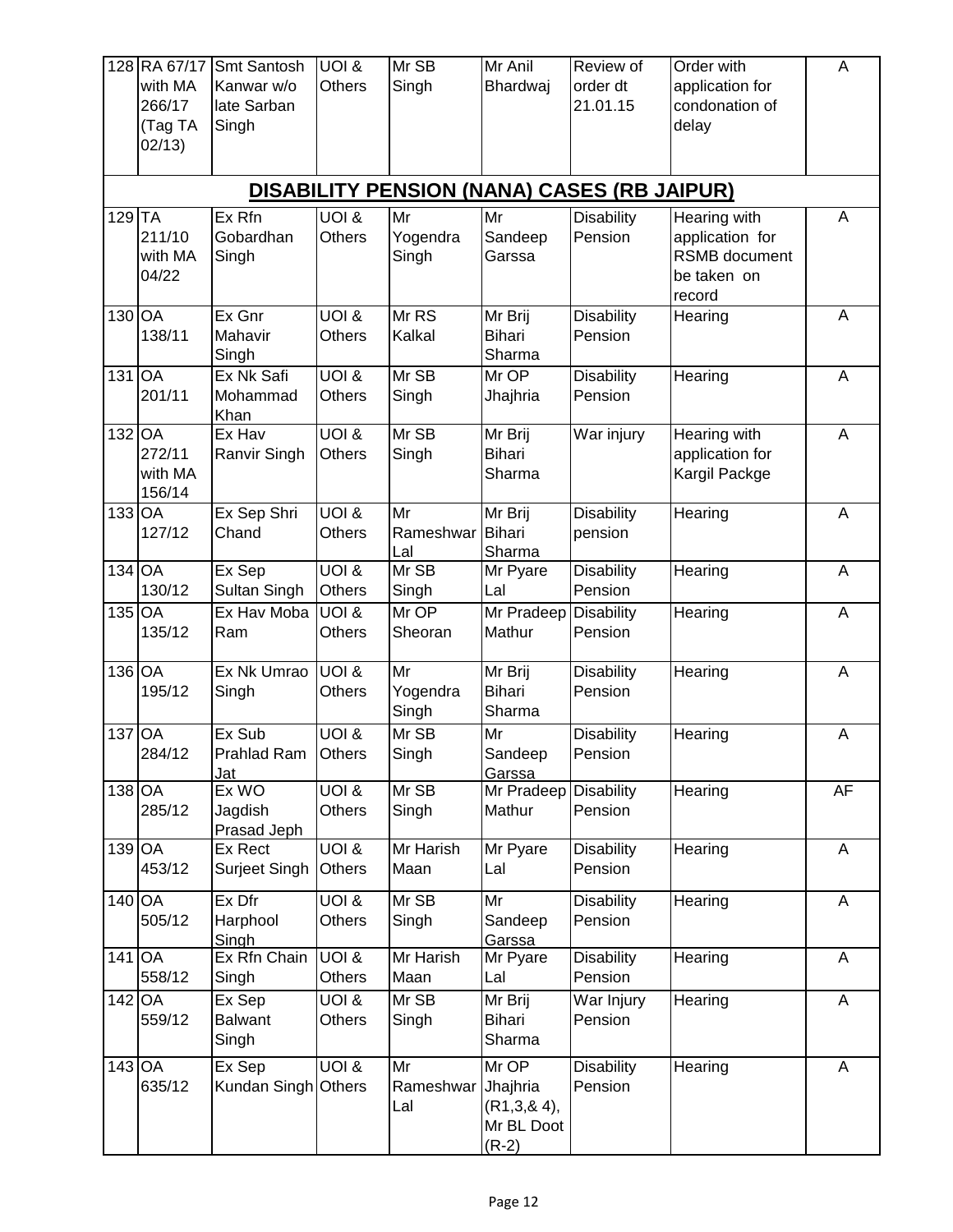| $144$ OA | 693/12                      | Ex Sigmn<br>Ram Prakash<br>Gupta   | $\overline{U}$ $\overline{O}$ $\overline{1}$ &<br><b>Others</b> | Mr SB<br>Singh                               | Mr Arun<br>Kumar                   | <b>Disability</b><br>Pension | Hearing                                                    | A |
|----------|-----------------------------|------------------------------------|-----------------------------------------------------------------|----------------------------------------------|------------------------------------|------------------------------|------------------------------------------------------------|---|
| 145 OA   | 729/12                      | Ex Sub Jaish<br>Ram<br>Natwariya   | <b>UOI &amp;</b><br><b>Others</b>                               | Mr SB<br>Singh                               | Mr Brij<br>Bihari<br>Sharma        | <b>Disability</b><br>Pension | Hearing                                                    | A |
| 146 OA   | 730/12                      | Ex Nk Ram<br><b>Niwas</b>          | <b>JOI &amp;</b><br>Others                                      | Mr SB<br>Singh                               | Mr Brij<br><b>Bihari</b><br>Sharma | <b>Disability</b><br>Pension | Hearing                                                    | A |
| 147 OA   | 754/12                      | Ex Hav Satya<br>Veer Singh         | UOI &<br>Others                                                 | Mr SB<br>Singh                               | Mr Pradeep<br>Mathur               | <b>Disability</b><br>Pension | Hearing                                                    | A |
| $148$ OA | 776/12                      | Ex Hav<br>Bajrang Lal              | <b>UOI &amp;</b><br><b>Others</b>                               | Mr SB<br>Singh                               | Mr Pradeep<br>Mathur               | <b>Disability</b><br>Pension | Hearing                                                    | A |
| 149 OA   | 982/12                      | Col Mahendra UOI &<br>Singh (Retd) | <b>Others</b>                                                   | Mr SB<br>Singh                               | Mr Shree<br>Narayan<br>Swami       | War Injury<br>Pension        | Hearing                                                    | A |
|          | 150 OA 27/13                | Ex Sep<br>Mohinder<br>Singh        | <b>UOI &amp;</b><br><b>Others</b>                               | Mr SB<br>Singh                               | Mr Arun<br>Kumar                   | <b>Disability</b><br>Pension | Hearing                                                    | Α |
| 151      | OA 31/13                    | Ex Hav Lok<br>Ram                  | $\overline{10018}$<br>Others                                    | Mr SB<br>Singh                               | Mr Sudesh<br>Chand<br>Sharma       | <b>Disability</b><br>Pension | Hearing                                                    | A |
| $152$ OA | 153/13                      | Ex Nb Sub<br>Surender<br>Kumar     | $\overline{U}$ OI $\overline{\&}$<br><b>Others</b>              | Mr SB<br>Singh                               | Mr<br>Gajendra<br>Sharma           | <b>Disability</b><br>Pension | Hearing                                                    | A |
| $153$ OA | 171/13                      | Ex Ris<br>Hazarimal                | <b>UOI &amp;</b><br><b>Others</b>                               | Mr Tansukh<br>Rai, Mr<br>Sumit<br>Khandelwal | Mr<br>Gajendra<br>Sharma           | <b>Disability</b><br>Pension | Hearing                                                    | A |
| 154 OA   | 177/13                      | Ex Hav<br>Rameshwar<br>Singh       | $\overline{U}$ OI $\overline{\&}$<br><b>Others</b>              | Mr SB<br>Singh                               | Mr OP<br>Jhajhria                  | <b>Disability</b><br>Pension | Hearing                                                    | A |
| 155 OA   | 184/13                      | Ex Sep Fateh UOI &<br>Singh        | Others                                                          | $Mr \overline{SB}$<br>Singh                  | Mr Anil<br>Bhardwaj                | <b>Disability</b><br>Pension | Hearing                                                    | A |
| $156$ OA | 254/13                      | Ex Hav Lila<br>Ram Yadav           | <b>JOI &amp;</b><br>Others                                      | Mr SB<br>Singh                               | Mr Pyare<br>Lal                    | <b>Disability</b><br>Pension | Hearing                                                    | A |
| 157 OA   | 259/13<br>with MA<br>635/13 | Ex Rfn Bhaira<br>Ram Dairu         | UOI &<br>Others                                                 | Mr SB<br>Singh                               | Mr Anil<br>Bhardwaj                | Re-instate in<br>Service     | Hearing<br>application for<br>condonation of<br>delay      | A |
| 158 OA   | 260/13                      | Ex Sep<br>Mahendra<br>Singh Rawat  | <b>JOI &amp;</b><br>Others                                      | Mr SB<br>Singh                               | Mr Shree<br>Narayan<br>Swami       | <b>Disability</b><br>Pension | Hearing                                                    | A |
| $159$ OA | 270/13<br>with MA<br>110/14 | Ex Swr<br>Girdhari Lal             | <b>JOI &amp;</b><br>Others                                      | Mr SB<br>Singh                               | Mr Pyare<br>Lal                    | <b>Disability</b><br>Pension | Hearing with<br>application for<br>condonation of<br>delay | A |